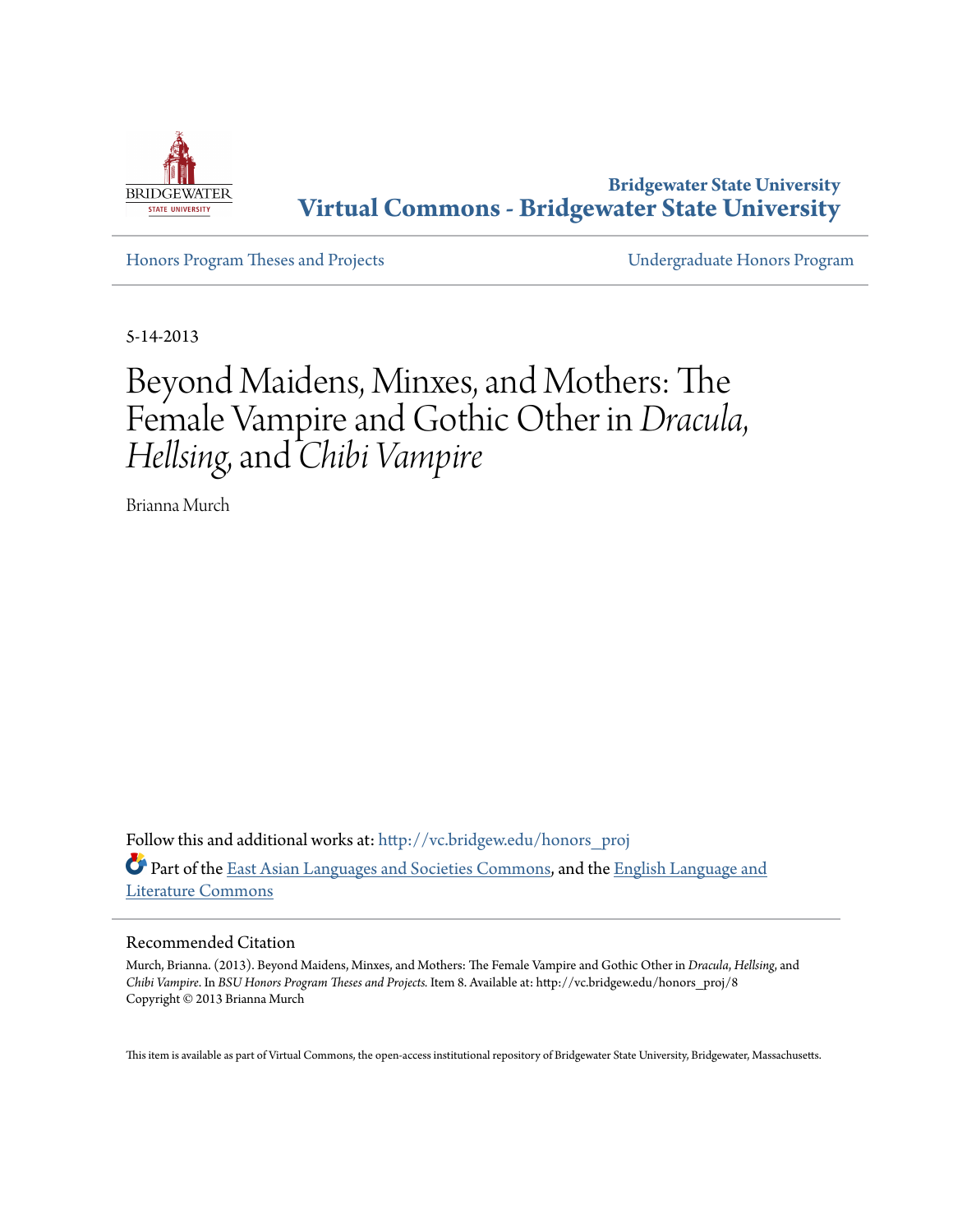Beyond Maidens, Minxes, and Mothers: The Female Vampire and Gothic Other in *Dracula*, *Hellsing*, and *Chibi Vampire*

Brianna Murch

Submitted in Partial Completion of the

Requirements for Commonwealth Honors in English

Bridgewater State University

May 14, 2013

Dr. Ellen Scheible, Thesis Director Dr. John Sexton, Committee Member Dr. Heidi Bean, Committee Member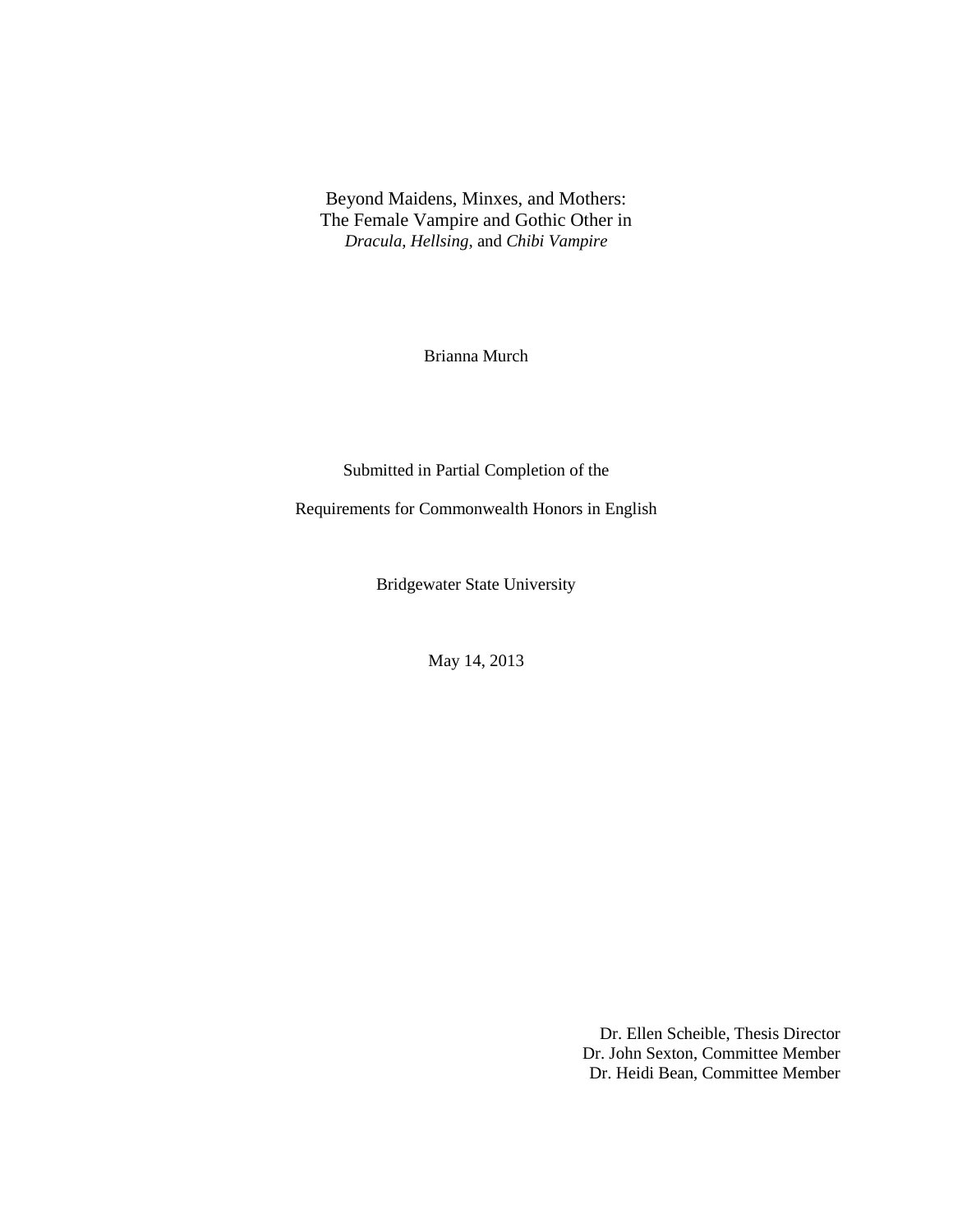Beyond Maidens, Minxes, and Mothers: The Female Vampire and Gothic Other in *Dracula*, *Hellsing*, and *Chibi Vampire*

Whether it is part of a mainstream book series or an obscure television show, the Gothic genre has carved a niche for itself in representation of the Other. But what is Other? In the loosest terms, it is the alternative person or persons viewed through the lens of "us versus them", divided by a perception of socio-cultural differences. In the Gothic genre, where eeriness heightens the story and threatens to unsettle the reader, Otherness is most commonly found in the figure of the vampire.

The savagery and sexuality of the vampire is heightened by the figure's overlap with the *unheimlich*. Sigmund Freud attempted to parse the meaning of this German word, now often translated as "the uncanny". His struggle to pin down one exact meaning is the beginning of his analysis, gathering the properties and feelings which "arouse in us the feeling of uncanniness and then infer[ring] the unknown nature" from their commonalities (Freud 219). Life-like dolls and automatons, doppelgangers or doubles, and eerie homes are only a few of the instances examined. Freud labels the uncanny as a "class of the terrifying" where the familiar becomes frightening. In the case of the vampire, its frightening familiarity lies in the fact of its inhumanity – vampires resemble mankind, and yet are distinctly *not* man.

It is notable that, to understand what a vampire is, one must look at what it is not. Freud worked a similar method in his exploration of the *unheimlich* – by examining the term root term *heimlich*, he sought to determine that which made it 'un'. *Heimlich* primarily means homely, as in "belonging to the house" (220) and evoking a sense of security. Yet a secondary use defines it as something concealed, a meaning that is far more in line with what ought to be its opposite.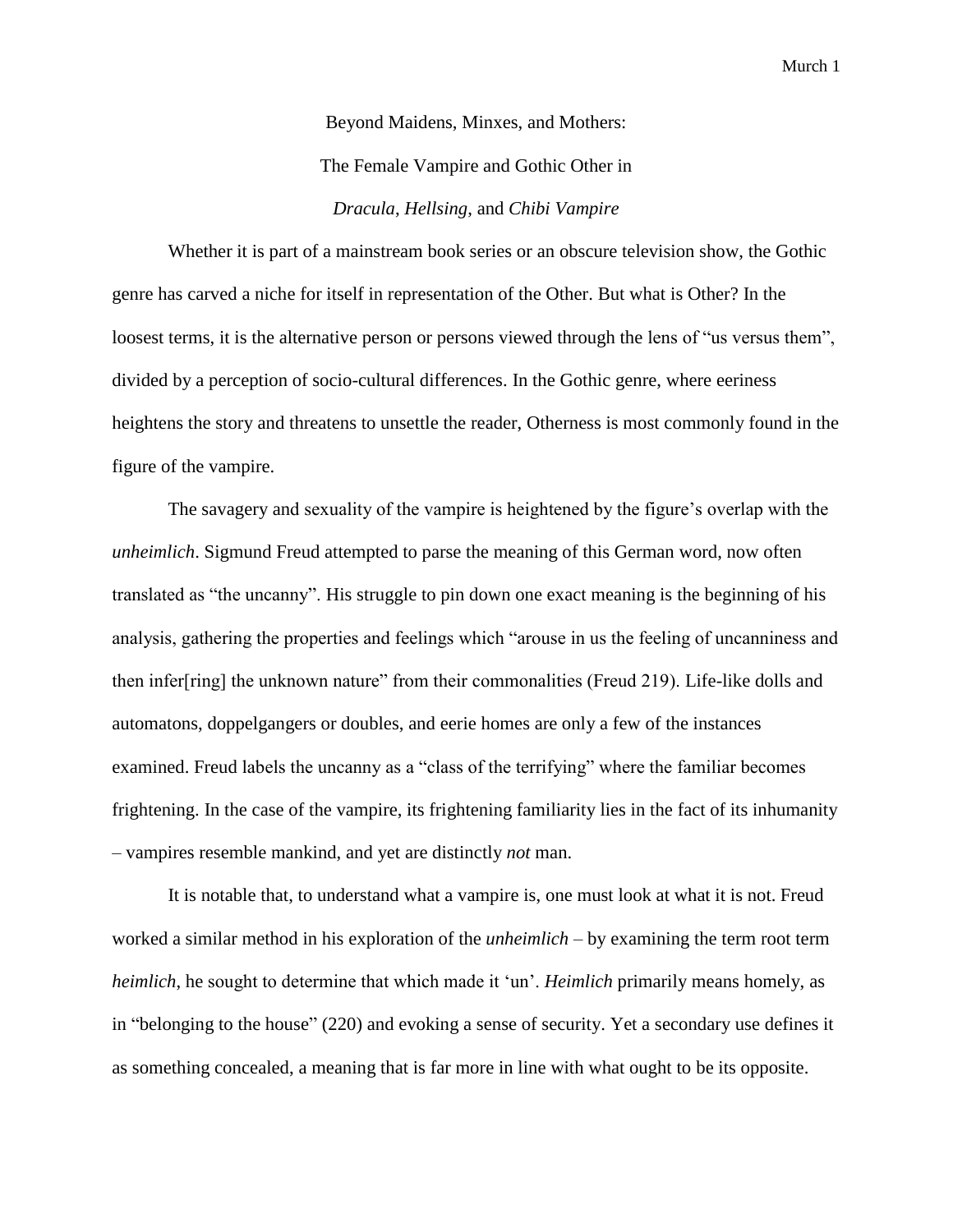"What is *heimlich* thus comes to be *unheimlich*" Freud repeats (222), noting with interest a statement by Schelling: "according to him, everything is uncanny that ought to have remained hidden and secret, and yet comes to light."

Without a rudimentary understanding of the uncanny, comprehension of the Gothic genre is lost. Supernatural occurrences such as doppelgangers, ghosts, and the undead pepper Gothic constructions to encourage fear, while a location, such as an isolated castle, lends itself towards establishing an atmosphere that separates the characters from reality. In *The Coherence of Gothic Conventions*, Eve K. Sedgwick states that the self is "massively blocked off from something to which it ought normally to have access" such as knowledge, a lifestyle, or a lover (12). Thus it is easy to see where the *unheimlich* melds with Gothic fiction: that which is concealed will eventually come to light in the Gothic. Looking specifically to vampires, they are blocked off from their human self, and in the further limiting status of female vampires, the human self is gendered. Rather, for a female vampire, her separation from humanity is also a separation from traditional femininity, resulting in a reliance on her vampirism, a masculine-oriented state.

Certainly the most famous of vampire texts is the 1897 novel, *Dracula* by Bram Stoker. Stoker elegantly employed many of the Gothic conventions in his text, weaving an epistolary narrative rich and evocative of what Sigmund Freud specified as the *unheimlich*. Jonathan Harker, an English solicitor on the cusp of marriage, is called away to Transylvania to finalize a purchase of London property for the mysterious Count Dracula. In his journal, Harker records his own "us versus them" observations: he questions the religious superstitions of the locals, yet gladly entertains the eccentricities of his host because the count has a taste for western culture. However, Dracula's interest in the west is predatory, not cultural: leaving Harker captive in his castle with three sultry vampiresses, the count hastens to London to feed and create a new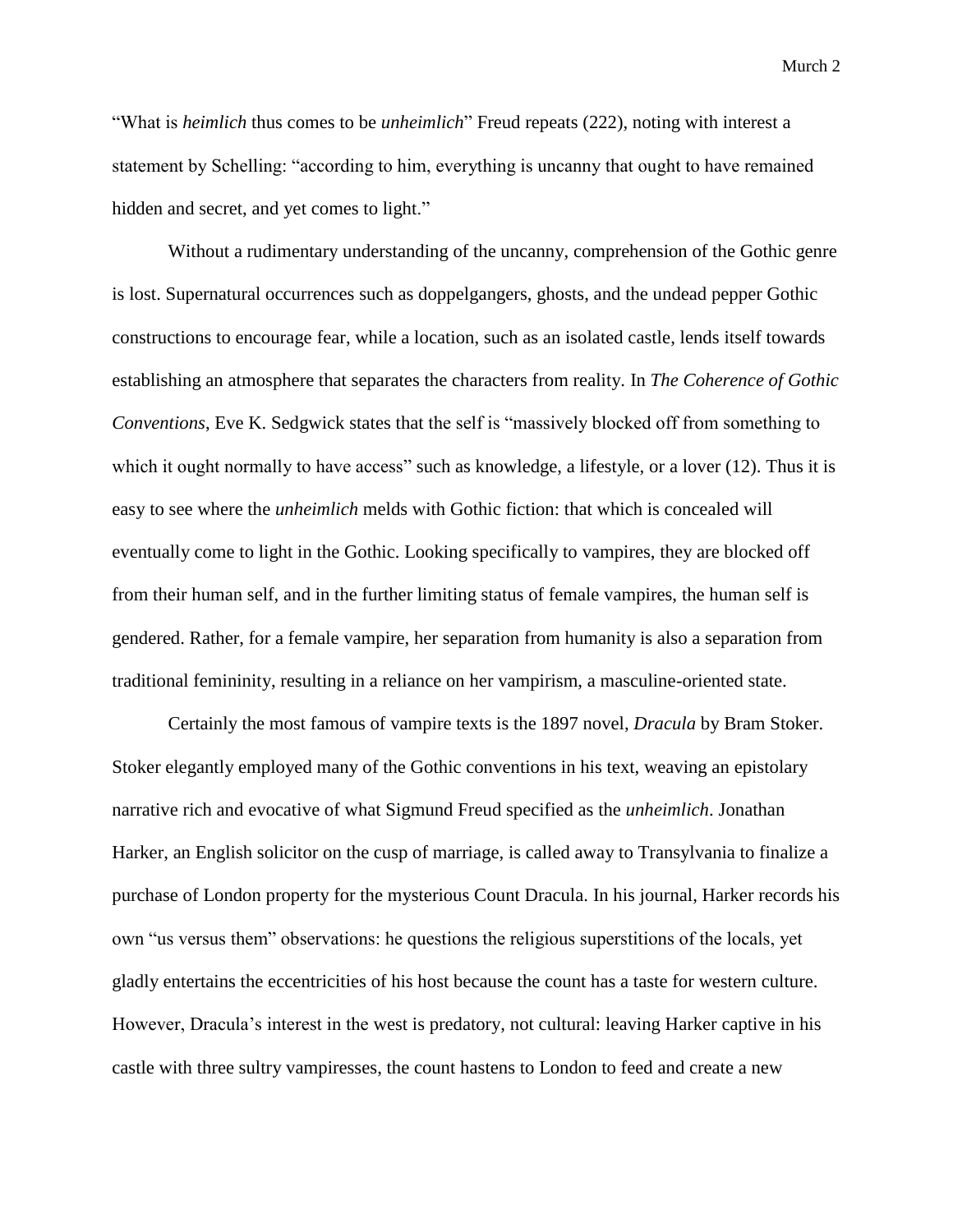stronghold. Among his victims is Lucy Westenra, the best friend of Harker's fiancée Mina. The death of "sweet Lucy" prompts collaboration against Dracula's dark plot. The wizened Abraham Van Helsing leads the team of light: Arthur Holmwood, Dr. Seward, and Quincy Morris, Lucy's fiancée and former suitors respectively, flanked by the Harkers – the escaped Jonathan and newlywed Mina, Dracula's next target. Despite successfully quelling the threat within the narrative, Stoker's text kick-started a renewed fascination with the vampire figure.

From its upswing of popularity in the *fin de siècle*, this fascination continues to the present day. From television to art, there is always at least one vampire story to tell, and sometimes, unfortunately, the *same* vampire story: a dark beast of a man, content in shadow, seeking to convert the innocent – particularly the women – to his undead legion. Along the way, he exposes virtuous women to sensuous delights, takes lives to insure his own, and is ultimately thwarted in a final confrontation with "the good guys" who have religious faith at their back. Over time, more tropes develop as up-and-coming writers with a mind for the Gothic seek to add some literary spice: a supernaturally canine antagonist, an emotionally stirring backstory that creates sympathy for his turn to darkness, or a kindly human lover who tempts him back towards the light. Rarely is focus given to a female vampire, unless she seduces a main character, threatens an innocent, or gets her comeuppance at the end of a stake.

But in spite of contrived plot devices and hackneyed clichés, progress is being made. In the specific medium of *manga*, Japanese graphic novels, authors still find inventive ways to lure readers into consuming their tales about enigmatic wanderers of the night. Kouta Hirano's *Hellsing* and Yuna Kagesaki's *Chibi Vampire<sup>1</sup>* are notable for their female vampire protagonists. *Hellsing*'s Seras Victoria is a freshly-made vampire in what is best described as an alternate

l

<sup>1</sup> Originally published in Japan under the name *Karin,*but *Chibi Vampire* for American release. All quotes come from English translations, so *Chibi Vampire* will be used throughout. Chibi means small or short, with a connotation of cuteness.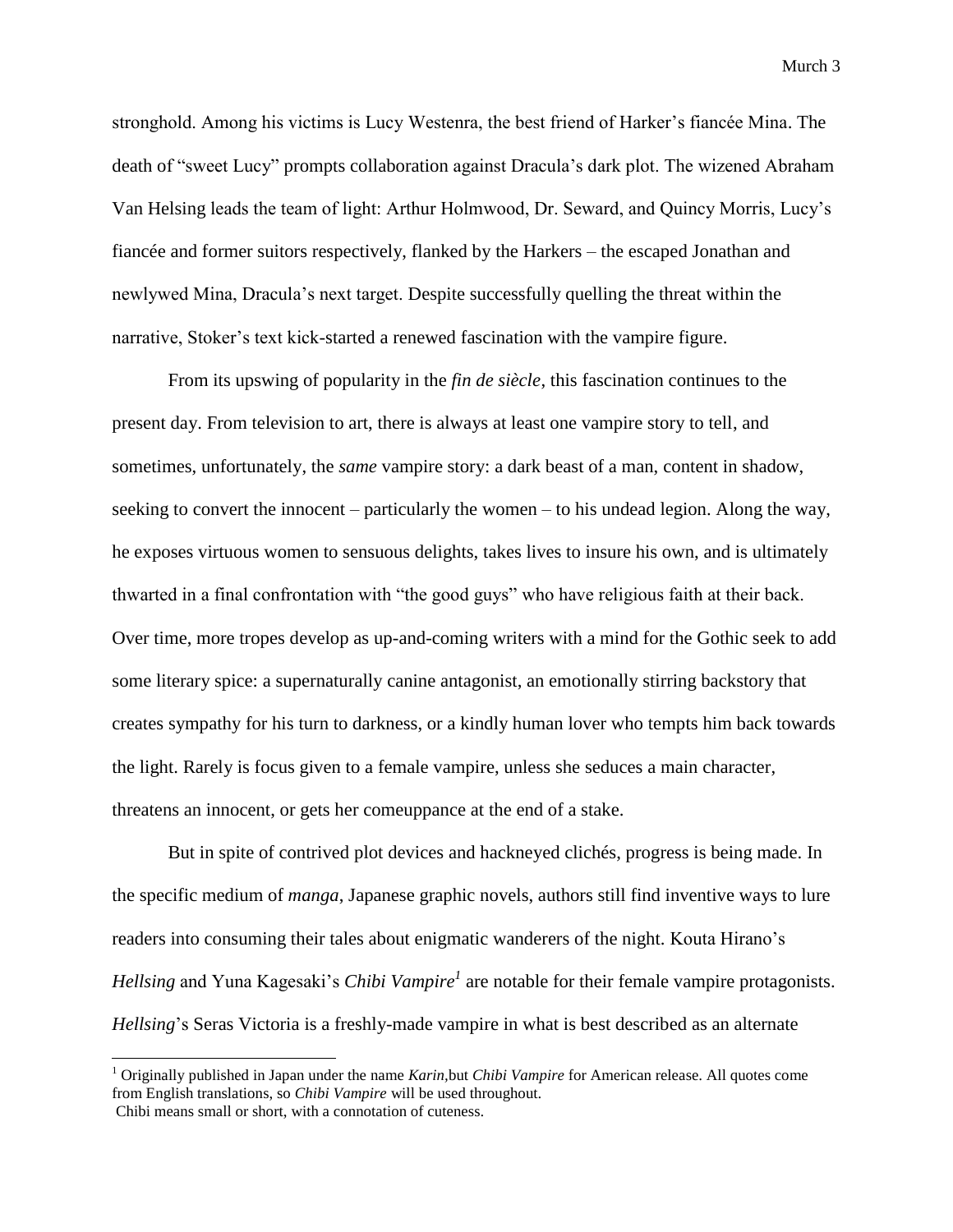universe of contemporary London. Over a century ago, the British monarchy and the church agreed to fund a secret organization dedicated to the eradication of supernatural threats. Vampires and ghouls, mindless minions of the vampires, are seen as physical and spiritual risks to humanity. The Hellsing organization operates above the law to eliminate these threats, and is not opposed to using other vampires to do it. Seras is one such vampire, drafted shortly after her siring or vampiric conversion. But she soon sets herself apart with a refusal to drink blood.

Similarly, Karin Maaka also differs from her vampiric kin, but it is not by choice. *Chibi Vampire* treats vampires as another species: they marry, reproduce, and give birth just like humans. Young vampires even pass as humans; only once they reach adulthood do vampires become nocturnal and feed on blood. Despite being an adult among her species, Karin is not normal. She sleeps at night, enjoys walks in the sun, and has no desire to feed on blood. Rather, once a month she produces an excess of blood that she must give away or risk her own health. *Hellsing* and *Chibi Vampire* are not only the latest in a long line of texts which owe their existence to *Dracula*, but also a turn towards new representation of the female vampire. This turn involves the incorporation of femininity, signified by humanity, rather than the sole reliance on masculine power, denoted by vampire status and first glimpsed in *Dracula*.

 In Bram Stoker's *Dracula*, which popularized the vampire figure and established much of its surrounding lore, Otherness is equated with deviance from sexual norms, and its eeriness is heightened by gothic conventions. The titular character, for instance, targets both men and women without bias, and shares his castle with three female vampires who are commonly referred to as his brides. These brides exhibit their own deviance from the norm when they happen upon a sleeping Jonathan Harker. The two "dark" brides of Dracula bear great physical resemblance to their master and in this scene are the most dynamic characters. With their "high,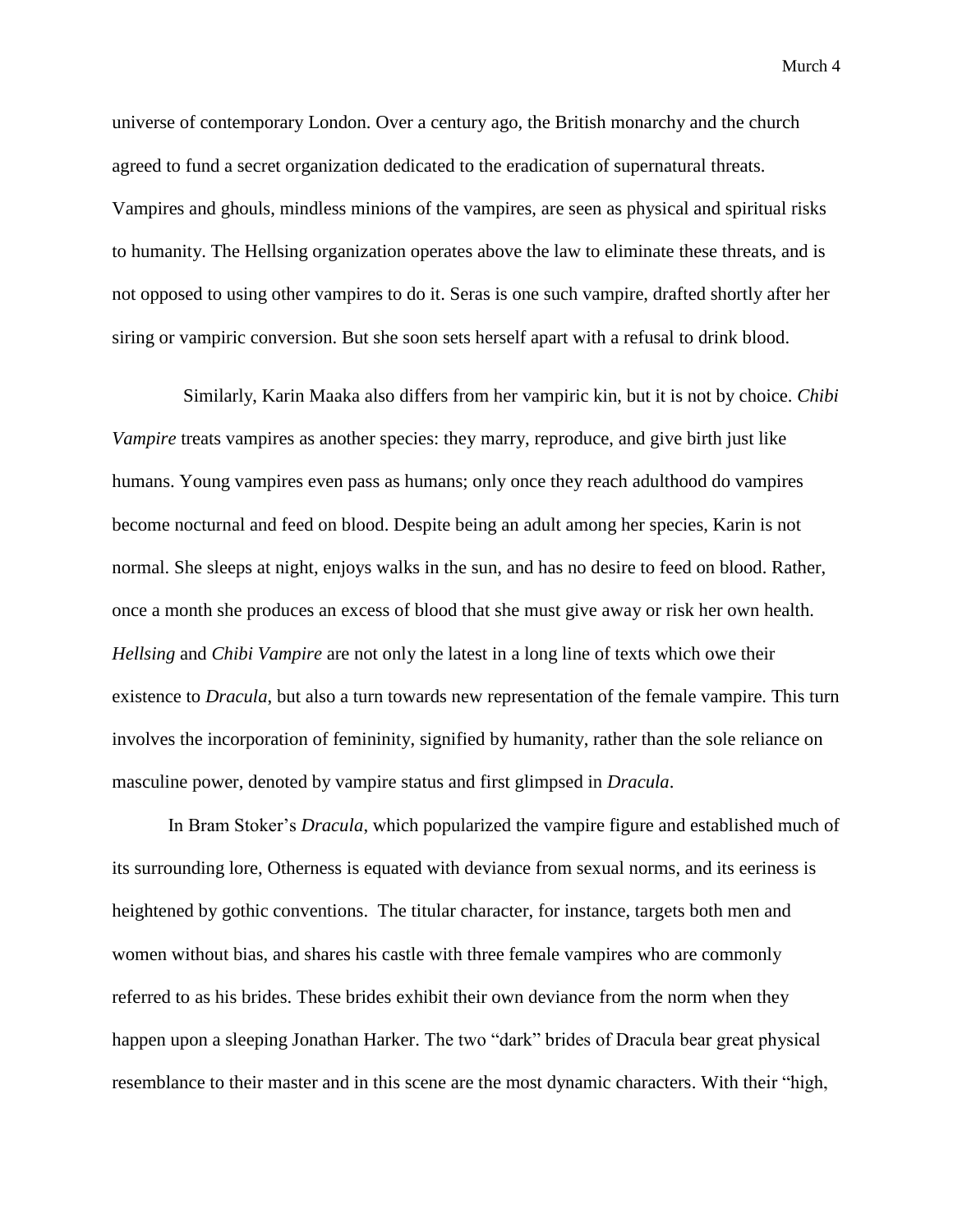aquiline noses [and] dark piercing eyes" (Stoker 38), they resemble predatory birds as they prepare to seduce and feast upon Jonathan Harker. Yet they do not strike first. Instead, they turn to their other bride-sister:

[She] was fair, as fair as can be, with great wavy masses of golden hair and eyes like pale sapphires. . .The fair girl shook her head coquettishly, and the other two urged her on. One said: -

'Go on! You are the first, and we shall follow; yours is the right to begin.' The other added: -

'He is young and strong; there are kisses for us all.' (38)

Although the text is ambiguous as to what being 'the first' means, the reader can glean enough from the context of the situation to realize that this is an important ritual. The fair one appears shy with an underlying flirtatiousness in her gesture. She looks the most virginal, yet clearly this is some ceremonious seduction, as if that which is most pure is best suited to lead to corruption. She embodies a lustful longing for Harker, but she says nothing. She communicates solely through the language of her body – arched neck, lapping tongue – as she moves closer to her conquest.

The conquest, clearly, is Jonathan Harker. He can provide "kisses for [them] all" due to his vitality and stamina as a young man. As per the Victorian  $19<sup>th</sup>$  century values, men like Harker are expected to engage in sex; "it is something they do and something they acquire", while women are "construed as *being* sex" (Blank 101-2). However, Jonathan takes on the codified female role, where he is equated to 'kisses'. These possess an obvious and distinct sexual double-meaning that includes not only implied seduction and conquest, but the very intimate exchange of a vampire bite.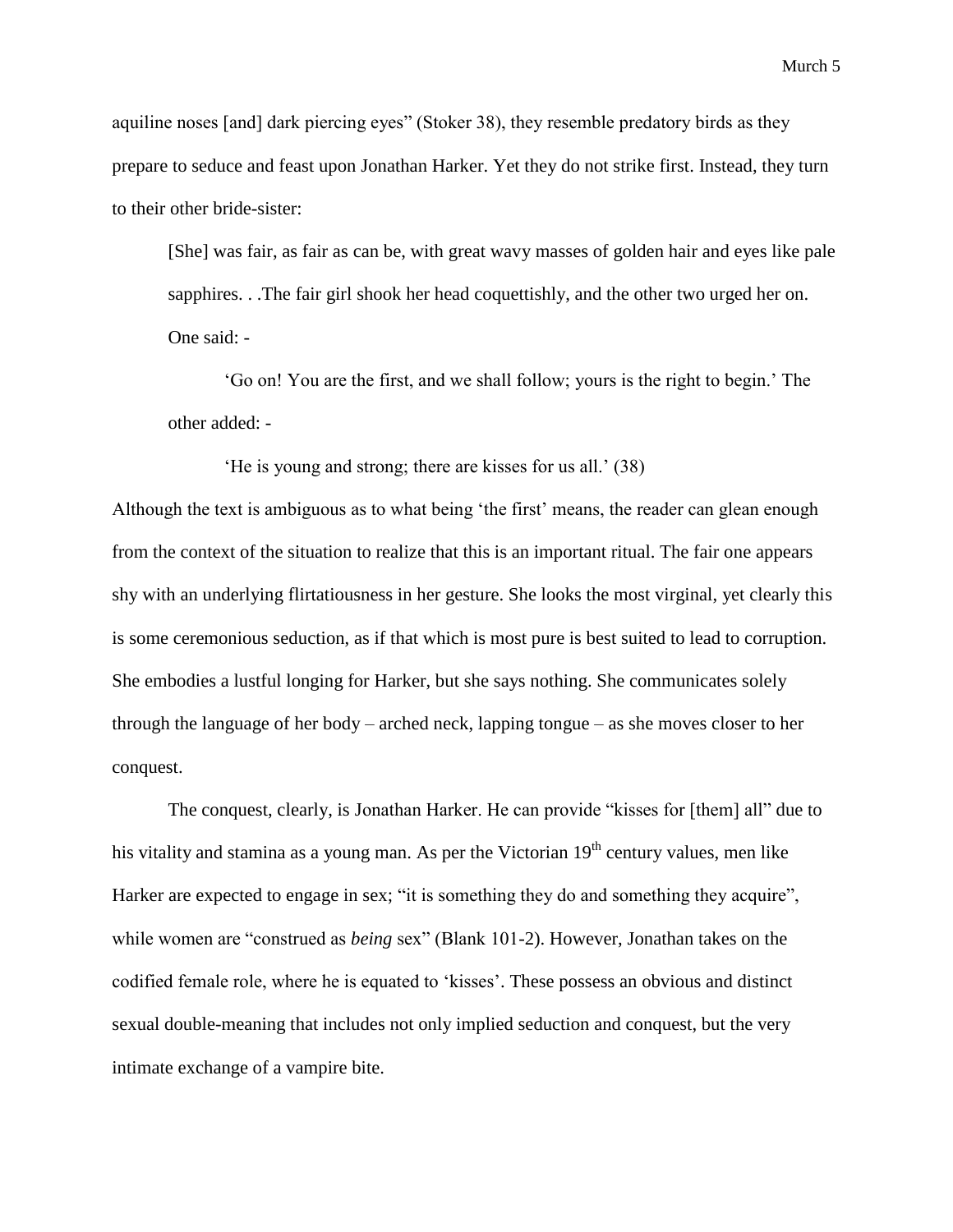It is such an exchange that simultaneously terrifies and excites Harker as the fair one reaches his neck. He dreads and yet longs for her kiss; he has never met her before, yet he knows her "in connection with some dreamy fear" (Stoker 38). Elaine Showalter suggests that the uncanny feeling of familiarity to the woman stems from her clear resemblance to Mina's best friend Lucy (180), thus peppering the scene with a much more explicit undertone of lust *and* betrayal. The fair one manipulates Harker through her slow seduction, at first playing shy and reluctant, but as she approaches her goal, she becomes more sexual and even "lick[s] her lips like an animal" (Stoker 39). With Jonathan in the role of 'being sex', the fair one moves further from that expectation and into the aggressive male role of 'acquiring' sex. Stoker's text suggests this is an unnatural transgression, as all the characters that have been touched by vampiredom begin to operate outside of sexual gender norms. When interrupted by Dracula, the fair one is outraged; Harker notes her "blue eyes transformed with fury, the white teeth champing with rage, and the fair cheeks blazing with passion" (39). Her true vampiric nature is at last at the forefront, her visage reflecting the lunatic inside. Due to the observations that Abraham Van Helsing makes about Dracula, it stands to reason that Stoker himself was familiar with the concept of physiognomy, an assessment of a person's character based upon their physical appearance. The fair one's lust to feed upon Harker and dominate him manifests in her body. Such savage behavior mirrors that observed by criminologists Lombroso and Ferrero in *The Female Offender*, particularly nymphomania:

[It] transforms the most timid girl into a shameless bacchante. She tries to attract every man she sees, displaying sometimes violence, and sometimes the most refined coquetry. She often suffers from intense thirst, a dry mouth, a fetid breath, and a tendency to bite everybody she meets. (296)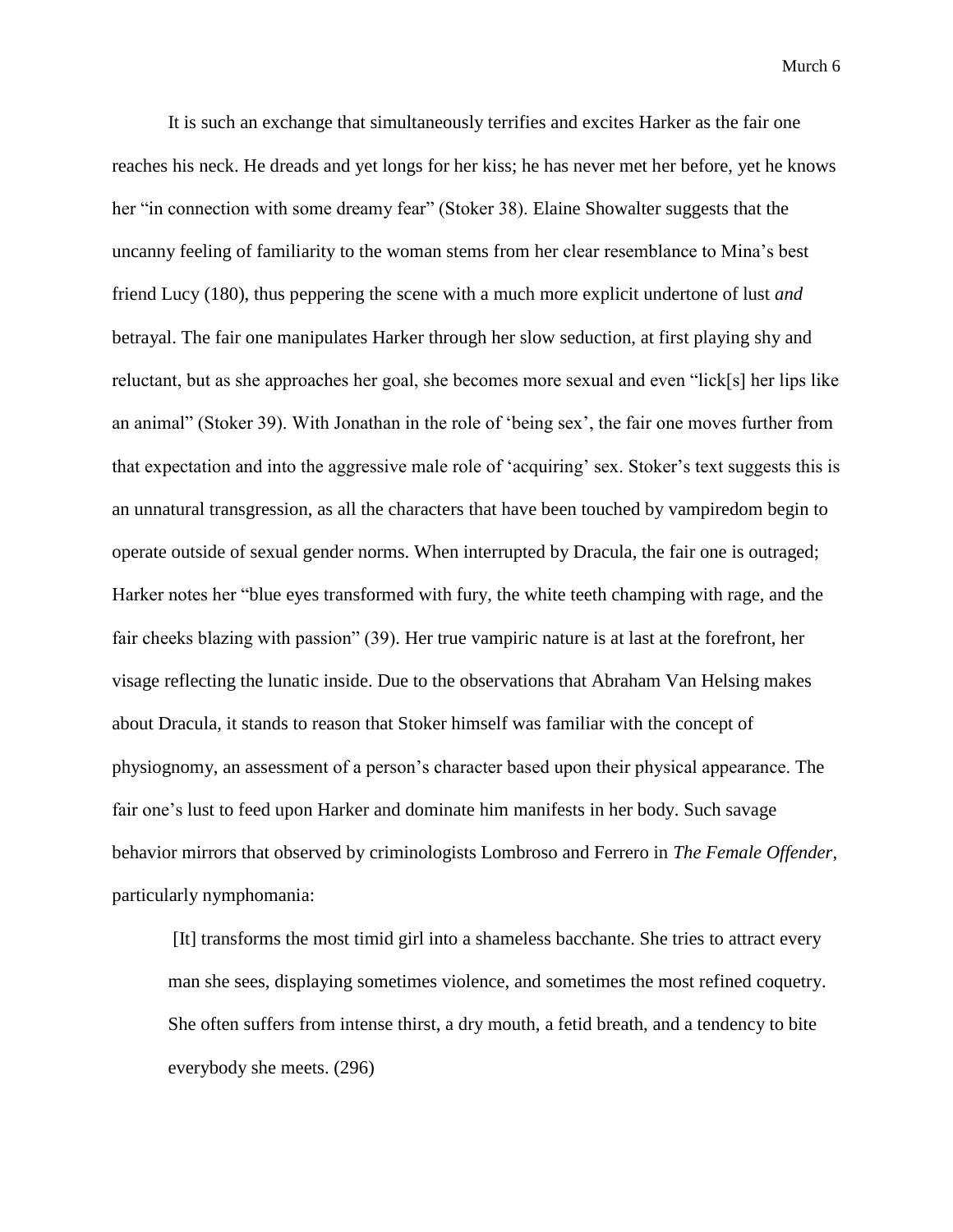Lombroso and Ferrero observed such behavior in criminal women, and the obvious parallels in Stoker's fair one suggest that overt sexuality is a crime, at least in a social sense. Harker observes her behavior in almost clinical detail: her lapping, animalistic tongue as she yearns to taste him, the "bitter offensiveness" (Stoker 39) that pervades her hot breath on his neck, the feel of her protruding teeth as she prepares to bite him.

The fair one also operates as a foreshadowing double for Lucy, another innocent face turned erotic. Frequently praised for her beauty and sweet nature, she charms all whom she meets, particularly those of the male sex. She bemoans the trouble this causes her, when she finds herself the object of affection for three men: "I feel so miserable, though I am so happy [to be engaged] . . . Why can't they let a girl marry three men, or as many as want her, and save all this trouble? But this is heresy, and I must not say it" (58-60). Though she exalts the special bond between husband and wife, Lucy treats marriage like an achievement, ignoring the accompanied social expectations. As a Victorian wife, her duties would lie in the private, domestic sphere, tending to the house and looking after children. But what Lucy revels in is the public sphere, the attention she garners through flirtation feeds into her own self-love. Rather than "being sex", she toes the line of gender roles by acquiring marriage proposals. She clearly desires the active power associated with masculinity, so she rebels, minutely at first, against the social constraints of her world.

Her first clear rebellion is the frankness of her thoughts in her letters with Mina. She confesses her heresies, revealing an internal struggle with otherness as a result of transitioning social values. While she plays the part of passive female, Lucy really reflects the concept of the New Woman who "rebell[ed] totally against conventional roles, challenging the boundaries between male and female" through "demands for sexual and social autonomy" (Byron 17). Lucy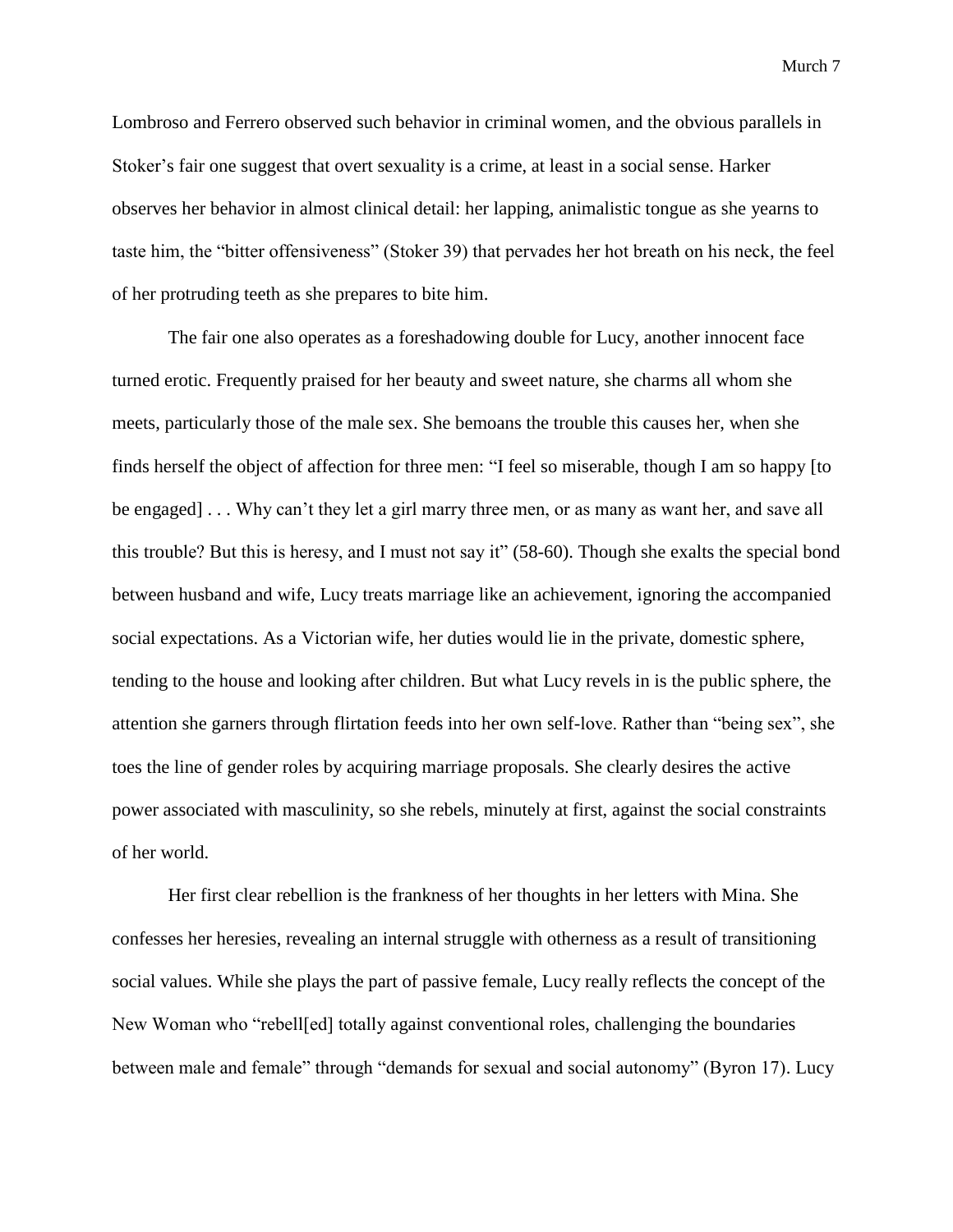claims that if she were a man, she knows what to do to make a girl love her (Stoker 59), but then quickly recants. Not only does she admit to the transgression of putting herself in a masculine role, but that her knowledge is derived from her dalliances with Dr. Seward, Arthur Holmwood, and Quincy Morris. Her recanted confession – "No I don't, for there was Mr. Morris telling us his stories, and Arthur never told any, and yet-" is meant to qualify her thoughts, but instead reiterates her attractions to three very different men. By wishing she could marry all three, Lucy echoes the New Woman's desire for options, for choice.

Such choice is twisted when Lucy, in fits of somnambulism, begins nightly visits with Dracula. The corrupt courting is glimpsed by Mina while searching for her friend, ultimately finding her in their favorite spot in the churchyard:

> I could see Lucy half reclining with her head lying over the back of the seat…She was still asleep. Her lips were parted, and she was breathing – not softly as usual with her, but in long, heavy gasps...She pulled the collar of her nightdress close around her neck [and] there came a little shudder through her. (93-4)

The dubious circumstances between Lucy and Dracula allow for Lucy's subconscious desire to be like a man to come to fruition. Vampirism masculinizes Lucy and immediately sexualizes her: her heavy breaths suggest a heightened state of arousal, and touching the freshly penetrated area yields orgasmic pleasure for her. Slowly, between moments of waking, Lucy becomes more like the fair bride back in Dracula's castle. Upon her death-bed, she shifts into her vampire self, greeting Arthur and commanding in a "soft voluptuous voice" for her lover to kiss her (161). Earlier, in her truly awake state, the exact same moment occurred, only Arthur reached for a kiss, she did not ask. When Lucy dies, the vampire self that only manifested during her sleepwalking takes over. Due to her vamping while in a somnambulist trance, the undead Lucy maintains a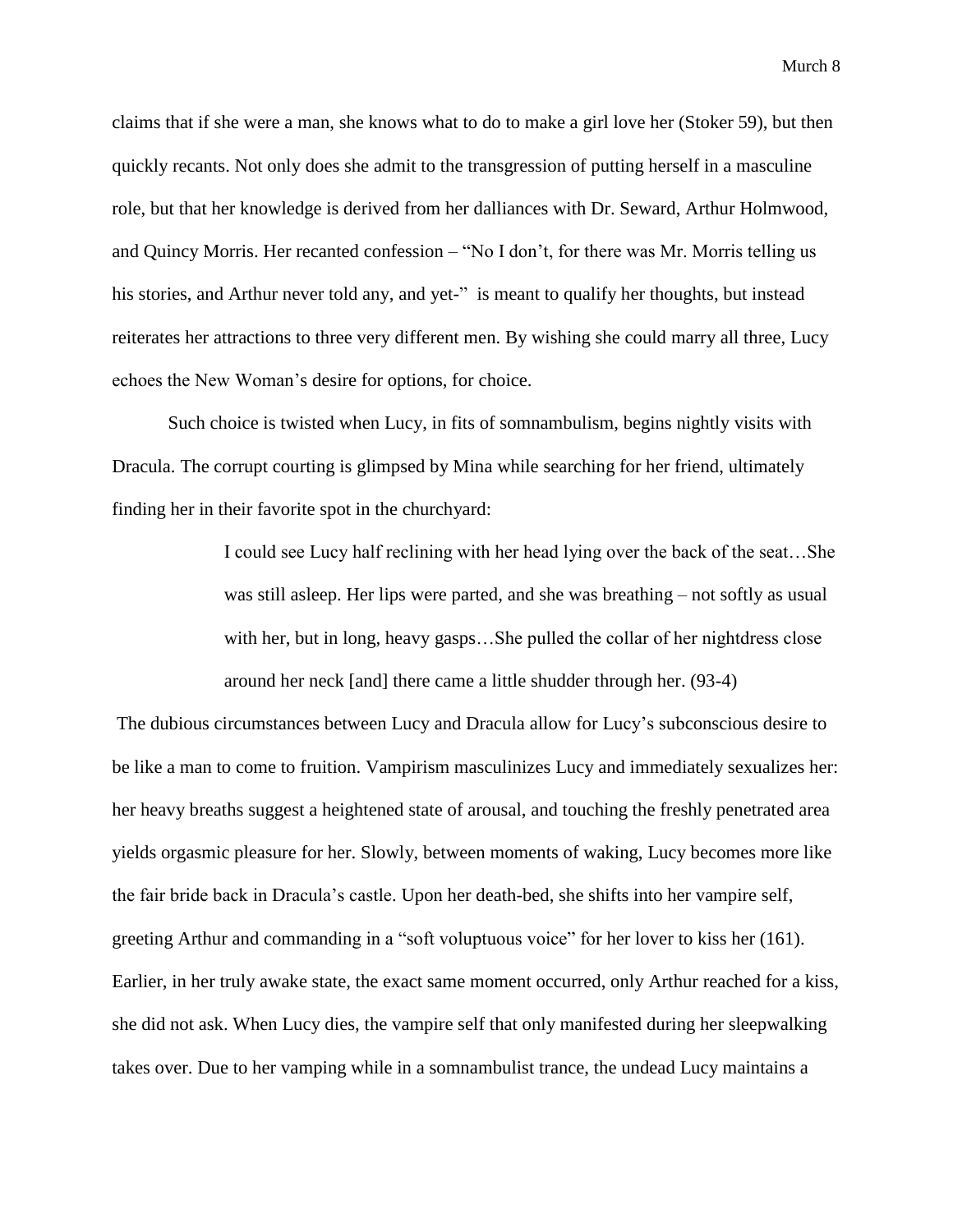sweet and beautiful face while asleep in her coffin (201). Other vampires, Dr. Van Helsing alleges, would have returned to some monstrous visage, bringing her closer in nature to the brides of Dracula. And much like how the bloodlust of the three brides is only sated by feeding upon an infant, Lucy feeds off multiple children after she rises. Lucy, like the fair one, is transformed by Dracula into a perversion of her former self. By assuming masculine power and aggression through Dracula, Lucy denies her femininity, becoming a figure utterly anti-maternal.

It is the flagrant inversion of maternity that disgusts the men of Stoker's text. Jonathan Harker hastens to correct a reference to the brides of Dracula as women (54) and the lingering love Dr. Seward holds for Lucy quickly "passe[s] into hate and loathing; had she then to be killed, [he] could have done it with savage delight" (211). Horrified at the nightmarish vision of their once-sweet girl, the men resolve to kill "the Thing" (216) and quell the threat of the devouring New Woman. In a gruesome and erotically-charged staking, Lucy meets her end at forceful penetration by her "husband" Arthur:

> The [Thing's] body shook and quivered and twisted in wild contortions. . . But Arthur never faltered. He looked like a figure of Thor as his untrembling arm rose and fell, driving deeper and deeper the mercy-bearing stake. His face was set, and high duty seemed to shine through it; the sight of it gave us courage so that our voices seemed to ring through the little vault. (216)

The false Lucy's slaying resembles the onset of orgasm, while Arthur, evoking the masculine strength of the Norse god, hammers her into submission. Moved by this display, the other men raise their voices in a twisted harmony with the noise. As one, they reassert male dominance and forcibly return Lucy to traditional femininity.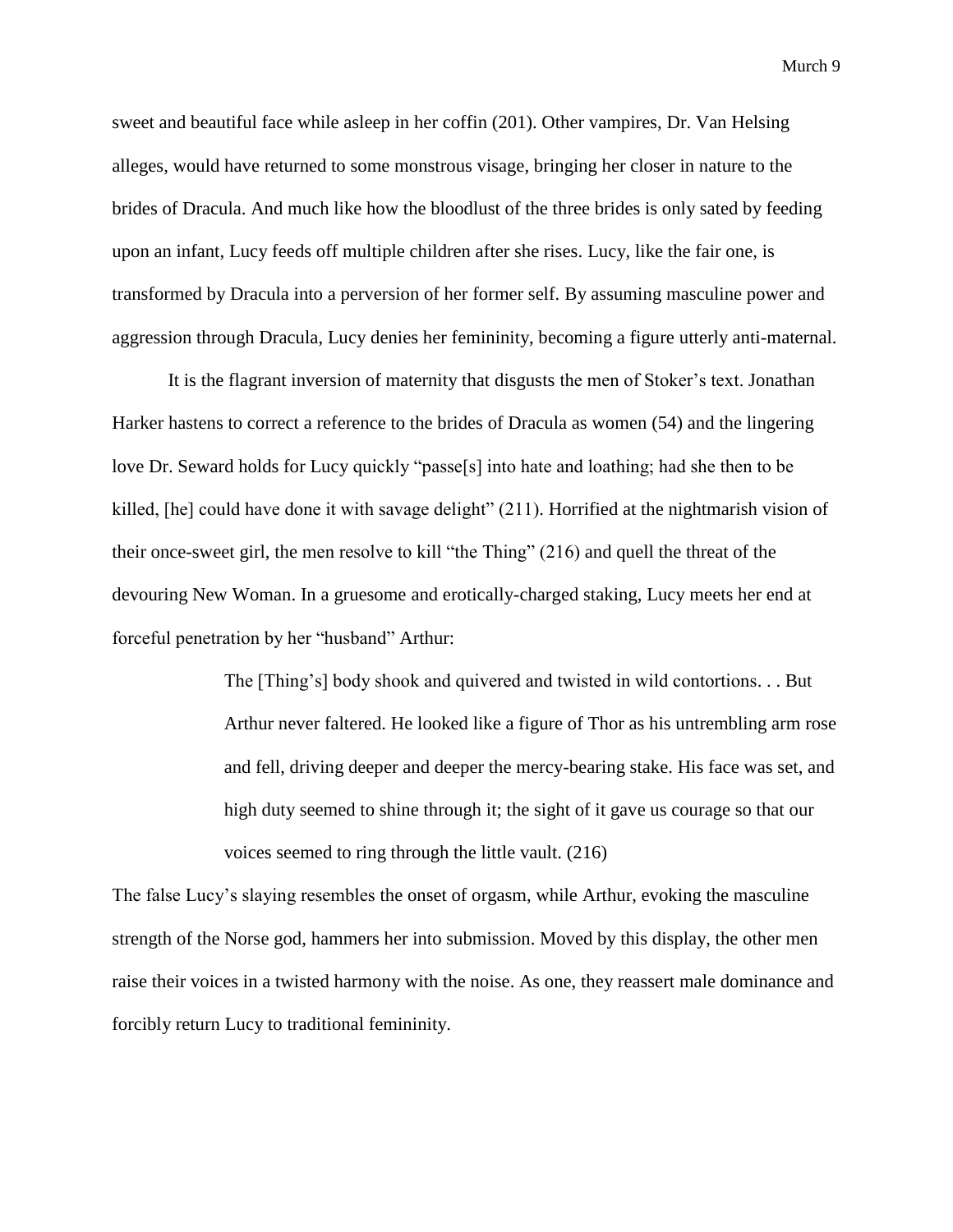Lucy was "the first" that Dracula claimed in London, followed by the "dark" Mina Murray. Lucy maintained passive femininity while personally rebelling against it, Mina, in contrast outwardly resembles the New Woman, yet she propounds the Victorian values. The independent Mina works as an assistant schoolmistress, knows typewriters and shorthand, and studies fervently. Yet despite her "man's brain", Mina has a "woman's heart" motivated by the desire to be useful to her husband (Stoker 236, 55). She is the ultimate figure of devotion; she nurses Lucy and Jonathan when each struggles to recover from their events with the Count, and the three suitors of Lucy each find comfort in her warm disposition. She goes as far as to embrace Arthur and stroke his hair a child, displaying the "mother-spirit" (230) that Lucy lacked. When vamped by Dracula, she is not transformed into a lustful New Woman like Lucy. Rather, Mina "remains suspended *within* the dynamics of vampiric transfusion, neither incorporated in nor disentangled from Dracula. And in this condition, she extends to new breadths and heights an already capacious maternal sympathy" (Valente 125). Mina is doubly othered, first from her femininity and then from the imposed masculinity of Dracula. In this sense, she operates outside the expectations of both groups; what should have perverted her mother-spirit only bolsters it. The partially vamped Mina blurs the lines between distinct gender roles, taking her newfound power to bring down the one who enabled her to access it. Though the men get the credit for saving her and reinstating the status quo of masculine and feminine, Mina's vamped capabilities of tracking Dracula are crucial to their success. Rather than depleting male strength, like Lucy or the fair one, Mina fosters it. And although she ultimately embraces the Victorian femininity as a wife and mother after Dracula's destruction, Joseph Valente hails Mina Murray-Harker as "a symbolic figure of hybridity" (139). It is this hybridity that both Yuna Kagesaki and Kouta Hirano explore with their respective female vampires, Karin Maaka and Seras Victoria.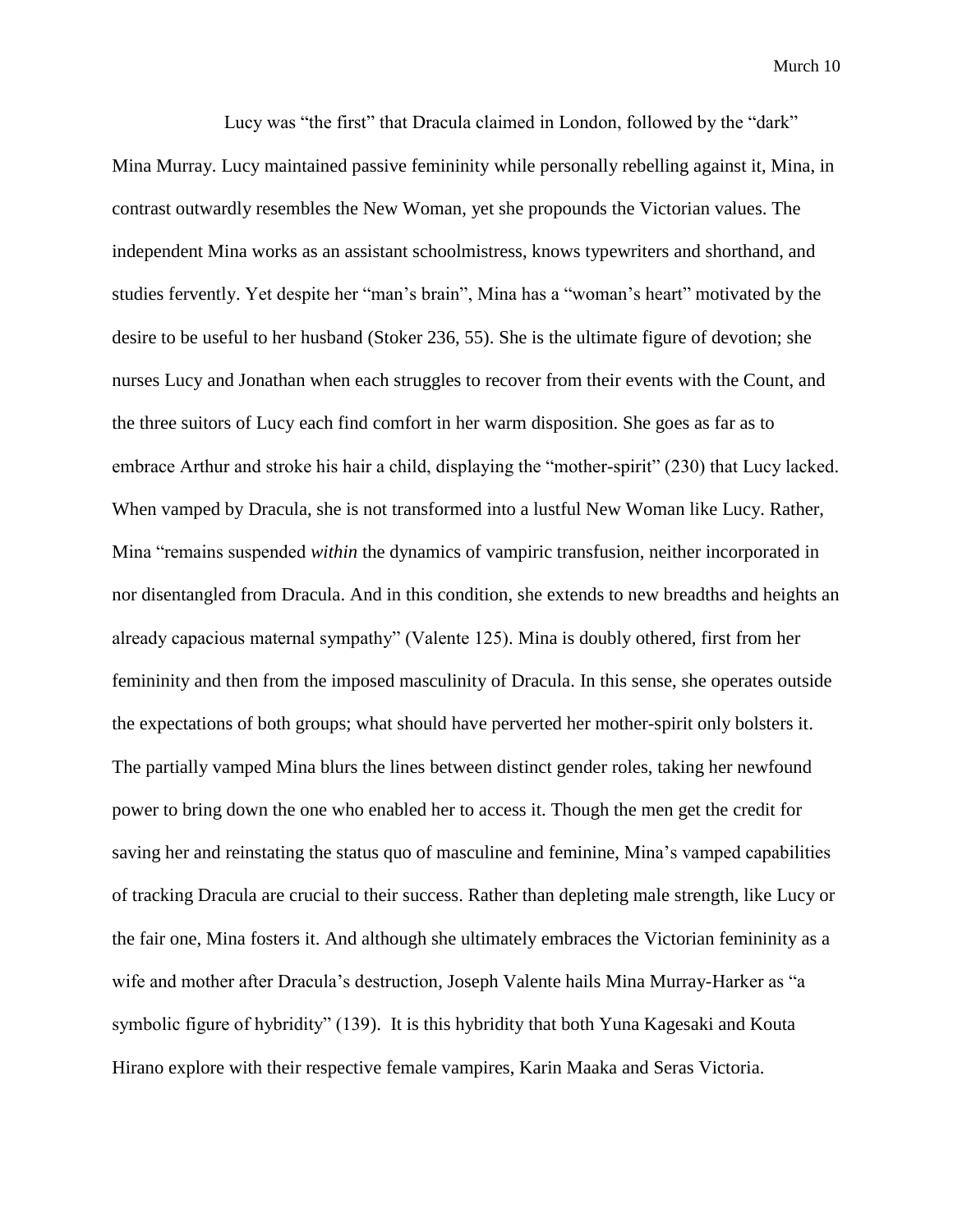## SERAS VICTORIA

Kouta Hirano's *Hellsing* takes a distinctly macabre route in its interpretation of Stoker's vampire figure, as death and violence surround the leading vampire Alucard and his associates of the Hellsing organization. But first the audience must acclimate to the *Hellsing* world through human subjects, the first of which is Sir Integra Fairbrook Wingates Hellsing. She is the leader of the Hellsing organization, whose foundation derives directly from the events of Stoker's *Dracula*, with some creative liberties on Hirano's part. Rather than destroying Dracula completely, Van Helsing and his compatriots simply defeated the vampire, after which he became a servant of the professor's family. Integra is the last of the Van Helsing line, and Alucard/Dracula's master ("Master of Monsters" 59). He assists her in carrying out the mission objectives of her family's institution:

> We, the Royal Protestant Knights, are part of the Hellsing organization. We've been exterminating the impure living dead for centuries…We were established to destroy all inhuman entities that dared threaten this great country of ours and its teachings." ("Vampire Hunter" 11)

Hellsing is Integra's sole purpose in life. Not only is it her duty and legacy as a descendent of Abraham Van Helsing, but it is also her responsibility to her country, reinforced by the meaning of the Hellsing acronym: **H**er Royal **E**ngland **L**egions of **L**egitimate **S**upernatural and **I**mmortal **N**ight **G**uard. She is, in a sense, both matriarch and patriarch of the organization. Her pure virgin blood rejuvenates Alucard after a twenty year span of starvation ("Master of Monsters" 50), and he immediately swears fealty to her, politely calling her "Miss Hellsing". However, it is only once she assumes masculinized power that he acknowledges her with the respect of an equal. Ten years after their first meeting, Integra barely resembles the helpless little girl that found a monster in her basement. Instead, she dresses for the role of cool and collected leader with men's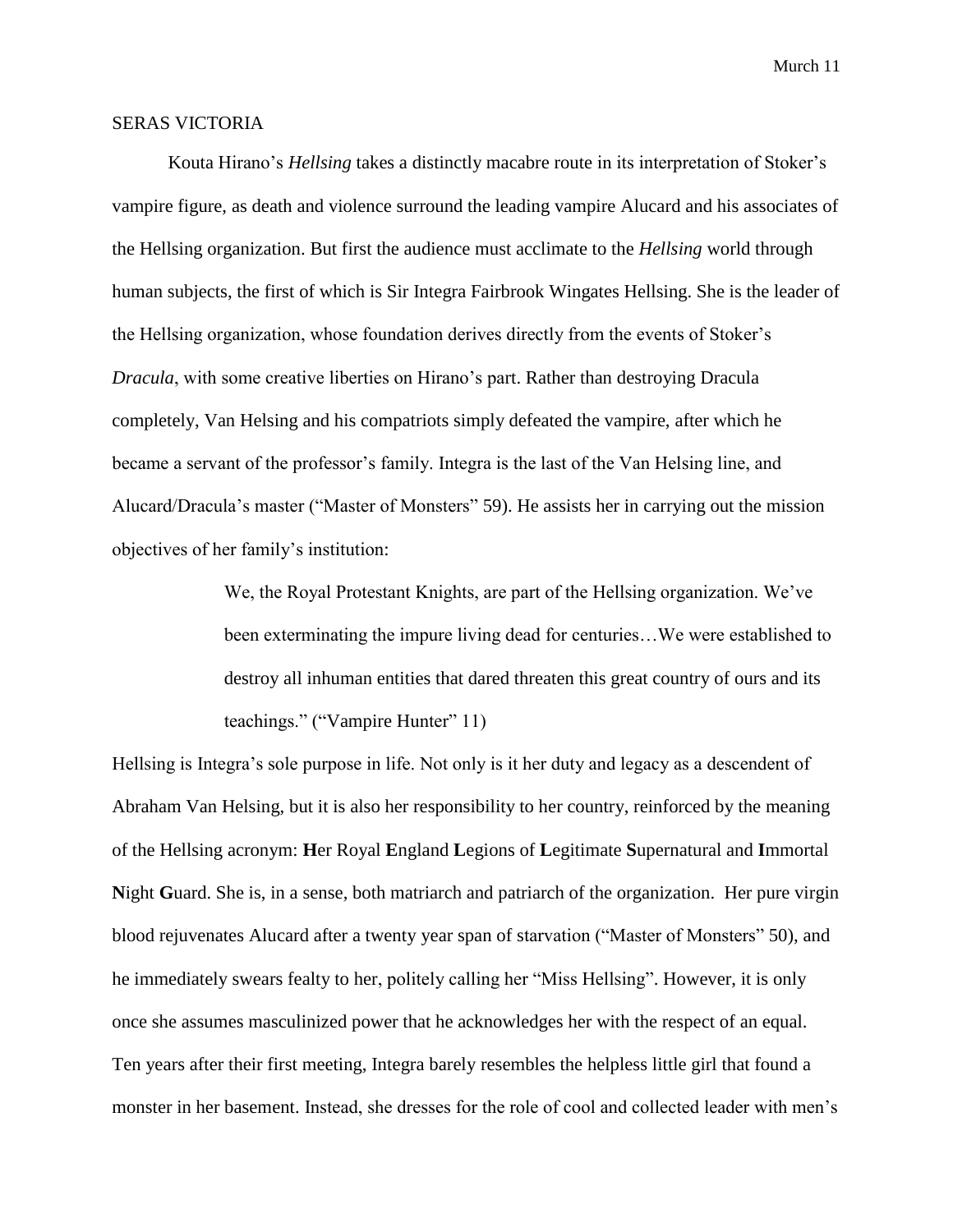suits and cigars. Her official title under the British crown includes the appellation of "Sir" rather than "Dame", and Alucard frequently calls her as "Master". Though her blood brought him life and he swears to serve her, Alucard is not dissimilar from the rest of the world, which only values Integra when she fulfills a masculine role.

The other human subject through whom the audience understands *Hellsing* is another masculinized female, Seras Victoria. Originally a police officer with the English force known as Division 11, Seras is the only one left standing when her team investigates a string of vampiric occurrences (Hirano "Vampire Hunter" 8). Caught in the middle of a confrontation between opposing vampires, Seras ends up a human shield; Alucard shoots through her chest in order to eliminate her captor, fatally wounding the young officer. *Hellsing*'s vampire lore dictates that only virgins can survive the transition into vampirism ("Vampire Hunter" 6). With Seras' permission, Alucard bites the young virgin's neck, effectively making her a vampire. Seras' double penetration (first by bullet, then by fangs) and subsequent relationship with her sire reflects an old-age custom where women were forced to marry their rapists. As stated in Hanne Blank's Virgin: The Untouched History, virginity "signified a woman's willingness to put the priorities of her family, her future husband, and her community ahead of her own desires [and indicated] her fitness to be taken into a new household and family line, and her trustworthiness" (104). Thus, in the case of Seras Victoria, while she did permit Alucard to bite her, she did not consent to being shot, as the offer of immortality was not presented until after (Hirano "Vampire Hunter" 14). He simply inquired about her sexual status and then shot her upon her positive response. Therefore Alucard, her violator, takes on a husband-like role as her master and expects her to put the needs of her new household - the Hellsing organization - before her own desires.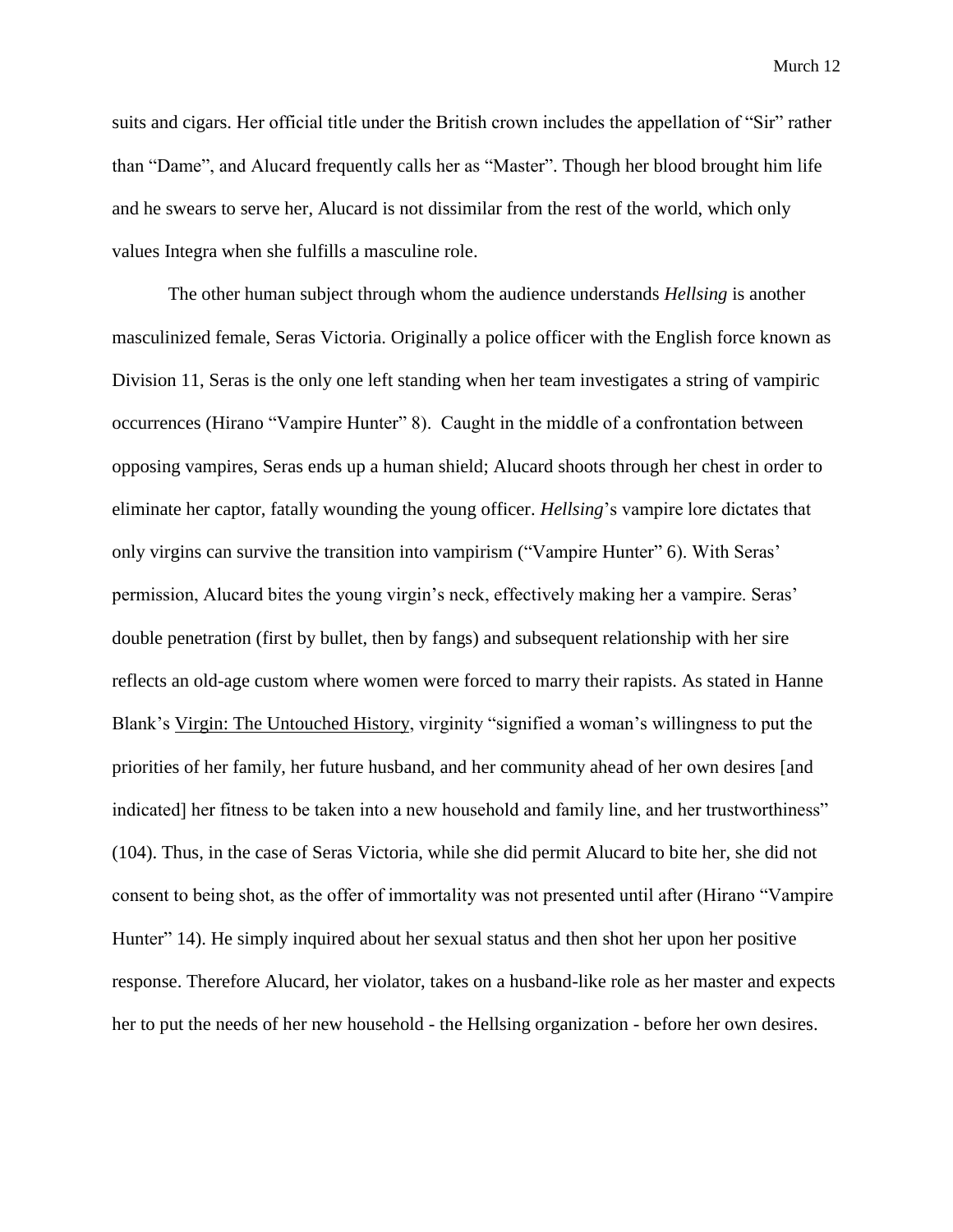Putting aside the obvious plot points which tie Integra to Abraham Van Helsing and reveal Alucard as Dracula, Hirano's text resembles Stoker's in the way that it *uses* its feminine figures. As Integra is not a vampire, Alucard's respect for her convictions and calculating mind heighten his frustration towards Seras. "If you continue to act as a human, you won't get much further than that," he tells the neophyte vampire ("Master of Monster" 62). Though her master persuades her to access her supernatural senses and sleep in a coffin to stay strong, Seras refuses to drink blood. Her fear that she "may lose something forever" (85), her humanity, hinders her from being a proper vampire and leaves her in a hybrid state of being. "It's like she's halfvampire, half-human," Alucard notes, although he admires the frenzy she works up in battle. Giving in to new-found bloodlust, Seras easily and cruelly takes down a squad of ghouls. Between her immense(ly phallic) cannon gun and heightened physical strength and stamina, Seras dominates the notably all-male squad – blasting them to smithereens or crushing their skulls beneath her boot ("Sword Dancer 1" 108). Her posture mirrors that of her master, Alucard: face concealed in shadow, right foot extended, right down to mimicking his triumphant "Hah". Vampirism imbues Seras, much like Lucy and the fair bride of Dracula, with aggression that threatens the patriarchal male.

*Hellsing* partially attempts a reshaping of the female vampire figure. Virginity as a key component of successful vampirism and Integra as Dr. Van Helsing's descendent, commanding an organization approved by the British monarchy – all these are steps towards a more feminized, possibly even matriarchal, vampire. Yet this is not enough; Seras only consumes blood in moments of desperation. Integra orders the starving neophyte "I've cut my finger. It might get infected it. Kiss it" (Hirano "D2" 168-9). Seras complies, sucking so hungrily on her commander's finger as to invoke an image of fellatio. Even though Integra's "100% virgin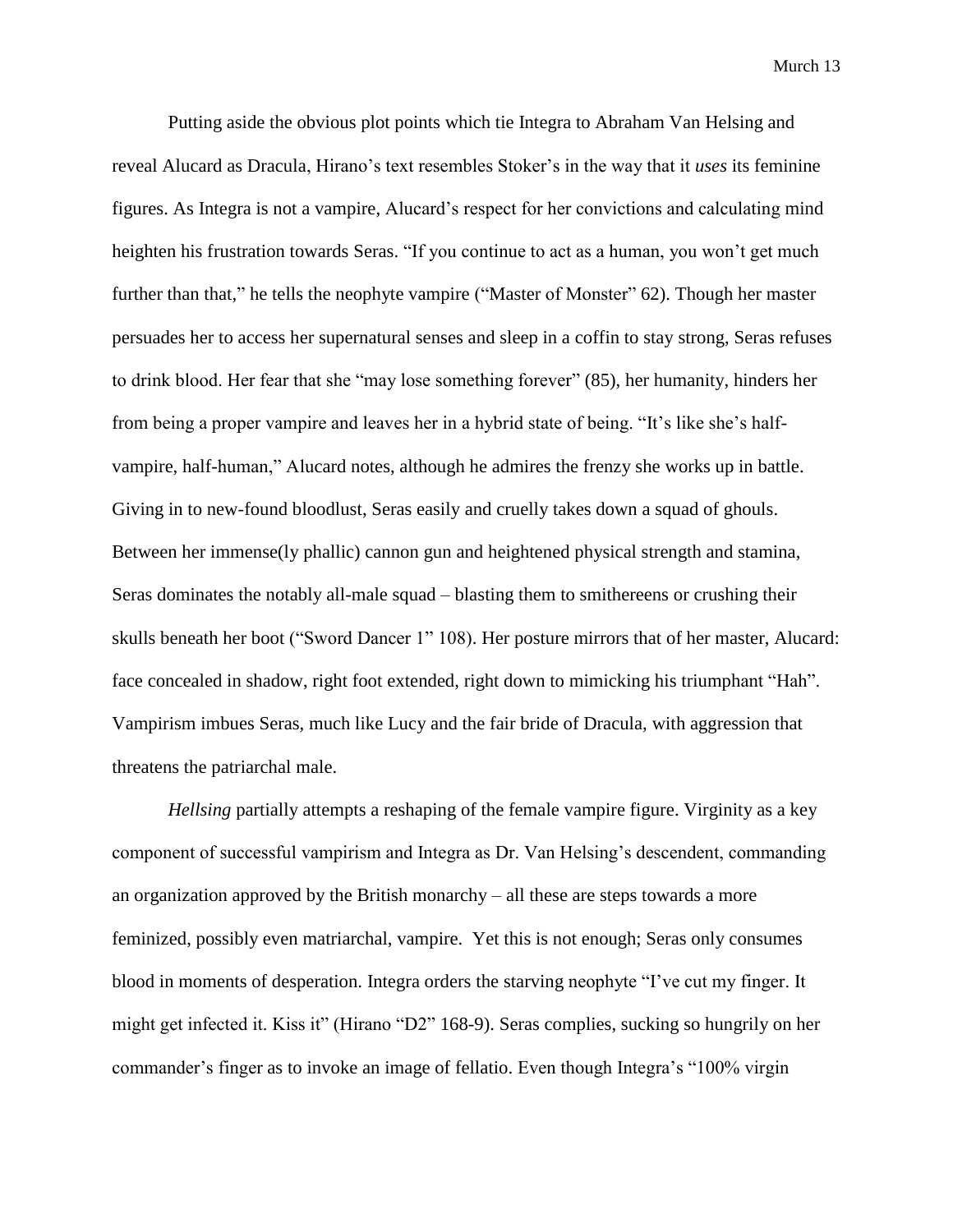blood" rejuvenates Seras, she still exists in a strange hybrid state, significantly weaker than Alucard. It is only when she consumes the blood of a dying comrade – notably male - that Seras comes into her own. Embracing her vampire nature with the willing consumption of blood, Seras accesses a host of abilities, including a tolerance of sunlight and shadowy tendrils around her arm that she manipulates in battle. Though she is still the most light-hearted character, it is only through the adapting of the masculine and mirroring her master that Seras becomes a successful vampire. Hirano crafts a fascinating vampire world, but its ties to *Dracula* limit just how much progress it can make in regards to the masculinizing effect of vampirism.

## KARIN

While Seras struggled to adjust to the vampire community, the main source of her difference stemmed from her initial refusal to drink blood. For Karin Maaka, the protagonist of *Chibi Vampire*, her difference is an undeniable fact of her biology. The middle child among a clan of vampires, Karin is the complete opposite of her family - she walks in daylight, attends school, and even sleeps at night (Kagesaki "1<sup>st</sup> Embarrassment", "2<sup>nd</sup> Embarrassment"). She appears almost completely human, except once a month Karin lapses into a sickly state because her blood levels surge, and her best course of action is to transfer the excess blood through a vampire bite.

Karin's transition into adulthood was signaled by a severely violent nosebleed much like the menarche or first menstruation of a human girl, a "metaphor that associates monstrous metamorphosis with teen girl coming of age - and the difficulties of negotiating this stage" (Lev 2008). One of the most prominent difficulties in this stage is the comprehension of budding sexuality. Kagesaki uses the character Karin as a tool to explore sexuality in a post-pubescent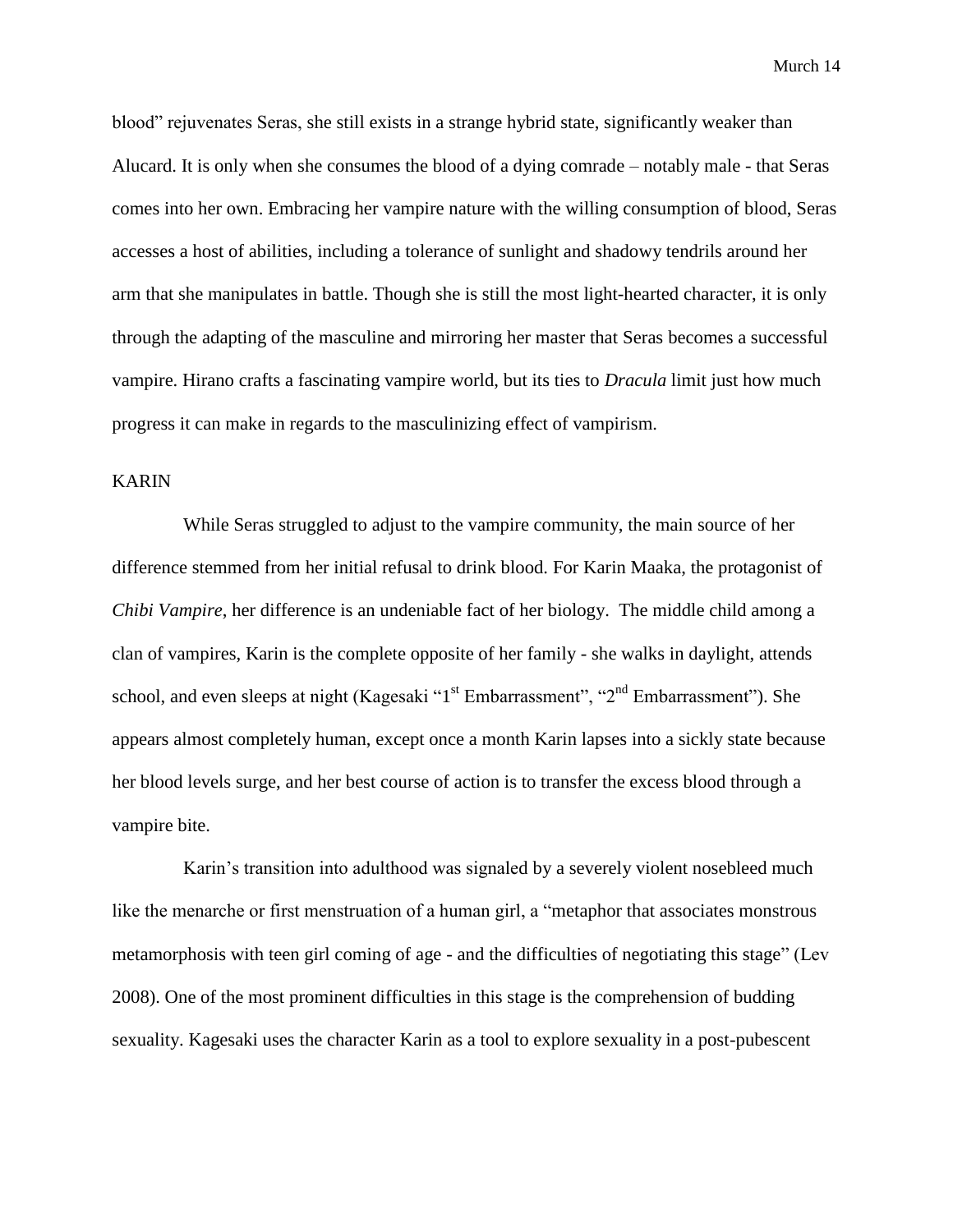view, where the norms of sex and adulthood are represented by Karin's more traditionally vampiric family.

Despite their nature as a solitary species, vampires in Karin's world still value the idea of family. Her parents, Henry and Calera Marker, are described as the 'perfect couple' despite their volatile and tumultuous exchanges. Henry is far more prone to emotional outbursts and selfdoubt, whereas Calera has no problem asserting her dominance:

CALERA: How long have we been together?! I like my blood spicy and bitter! How can you not know what kind of blood your wife likes?!

HENRY: I'm sorry! I'll work harder! *(Sobbing as he cleans up the mess)*

CALERA: Pffft, you call yourself a man? (Kagesaki "2<sup>nd</sup> Embarrassment" 45) Henry plays the role of dark, intimidating patriarch as needed. For the most part however, he is a doting husband and a very emotional father. Like his wife, he originally hailed from Europe, and chose to keep his original surname after immigrating to Japan. Despite the kingly connotation of his first name, Henry does not rule his home. In a swap of traditional gender roles, Henry and Calera follow a custom of dominant wives and more docile husbands. Henry's parents, Elda and James Marker, operate on a similar dynamic, though James is more skilled at diffusing his wife's rage. He willingly takes his wife's surname when they marry, and it is this surname which Karin and her siblings also carry, modified to Japanese. "It's certainly appropriate," she admits in expository monologue. "After all, the kanji for Maaka indicates a pure red color" (" $2<sup>nd</sup>$ Embarrassment" 46). The pure red, of course, signifies the blood of her family, a bond that is reiterated by her surname. Blood is life. Blood is family. And both blood and family are precious in this vampire society, thus the emphasis on mother and wife figures. By consuming blood, vampires like the Markers achieve long life spans and the vitality to reproduce.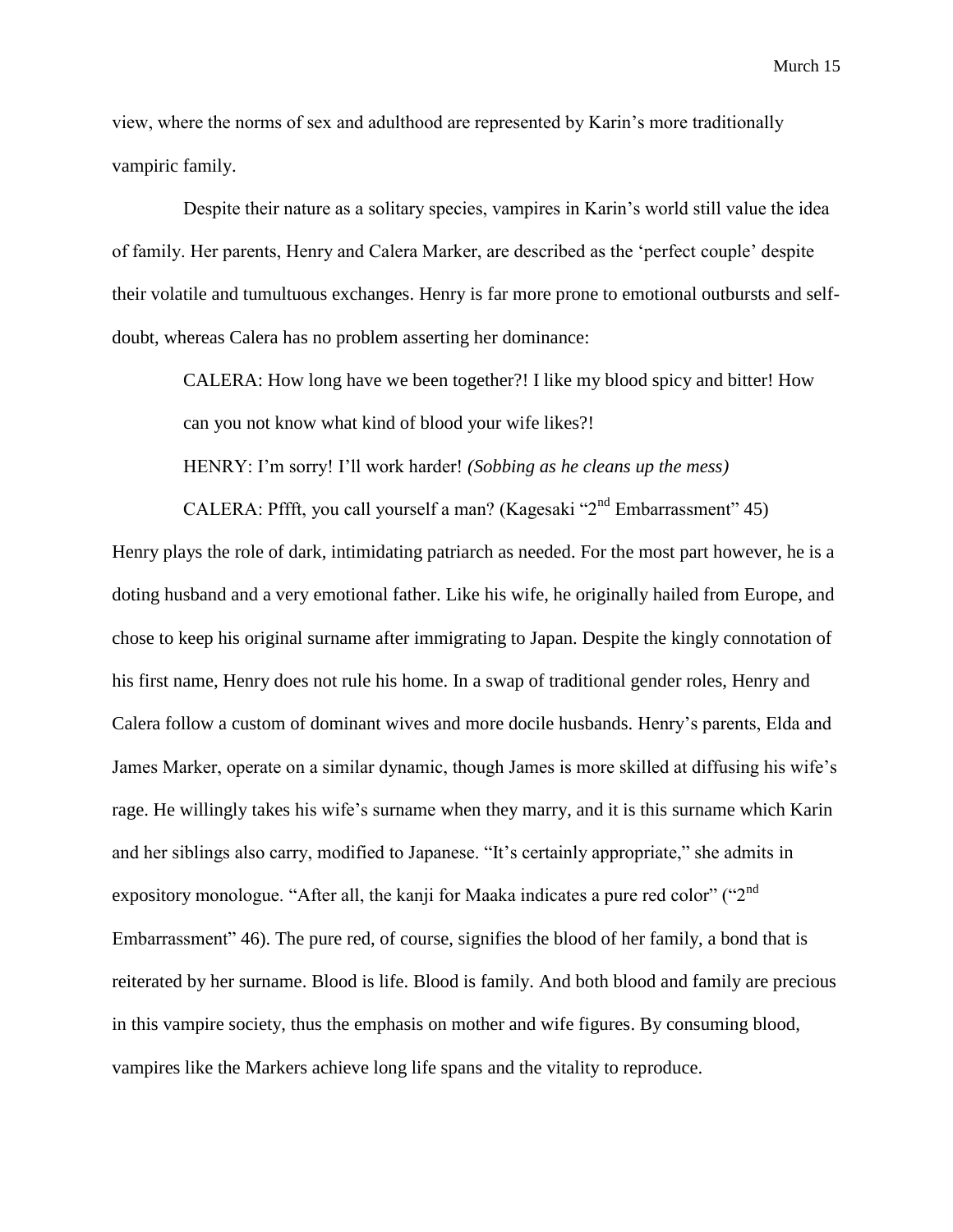Karin is seen by her family as both a failure and a precious daughter who is straddling two worlds – the world of humans and light, and the world of vampires and shadow. She is not only the middle child, but she lives and operates in a confusing medium of binaries. She is a fullblooded vampire, yet she resembles an ordinary human. She is both middled – and muddled – by the human and vampire worlds. Much like Valente surmised of Stoker's conflict with his Anglo-Irish identity, Karin "comes to regard that element of [her] ego formation as simultaneously an object of shame and an object of desire, but an object of danger in any case, menacing the subject from within" (Valente 18). Upon her first awakening, Karin's massive blood loss prompted her human school to call for an ambulance. Henry, in the middle of the day, flew to his daughter's rescue and nearly killed himself in the process (Kagesaki "8<sup>th</sup> Embarrassment"). Karin's abnormality as a vampire not only sets her apart from her kin, but she blames herself for putting them in danger. At the same time, she cannot avoid her heritage without posing a risk to the humans around her. Thus her status as a vampire becomes a dark, ignominious secret, and the yearning that accompanies her monthly blood production becomes shameful lust.

In one particular instance where Karin holds off releasing her blood, she slips further into base instincts reminiscent of sexual need. Though her original goal was to prevent her brother's seduction of a human friend by biting the woman first, Karin fails to find her before her blood reaches a critical level. When Kenta Usui, her new-found human ally drags her away from the public to protect her secret, Karin's thoughts fall further from reason into instinct. "Who was it I had to bite? Anyone...Anyone will do" (Kagesaki "15<sup>th</sup> Embarrassment"). While she was, in essence, 'saving herself' for someone particular, Karin's bloodlust transforms her; she is overwhelmed by desire and will take anyone who can fulfill her need. The visual panel accompanying the text pushes the hidden meaning further; a flower from Karin's hair falls to the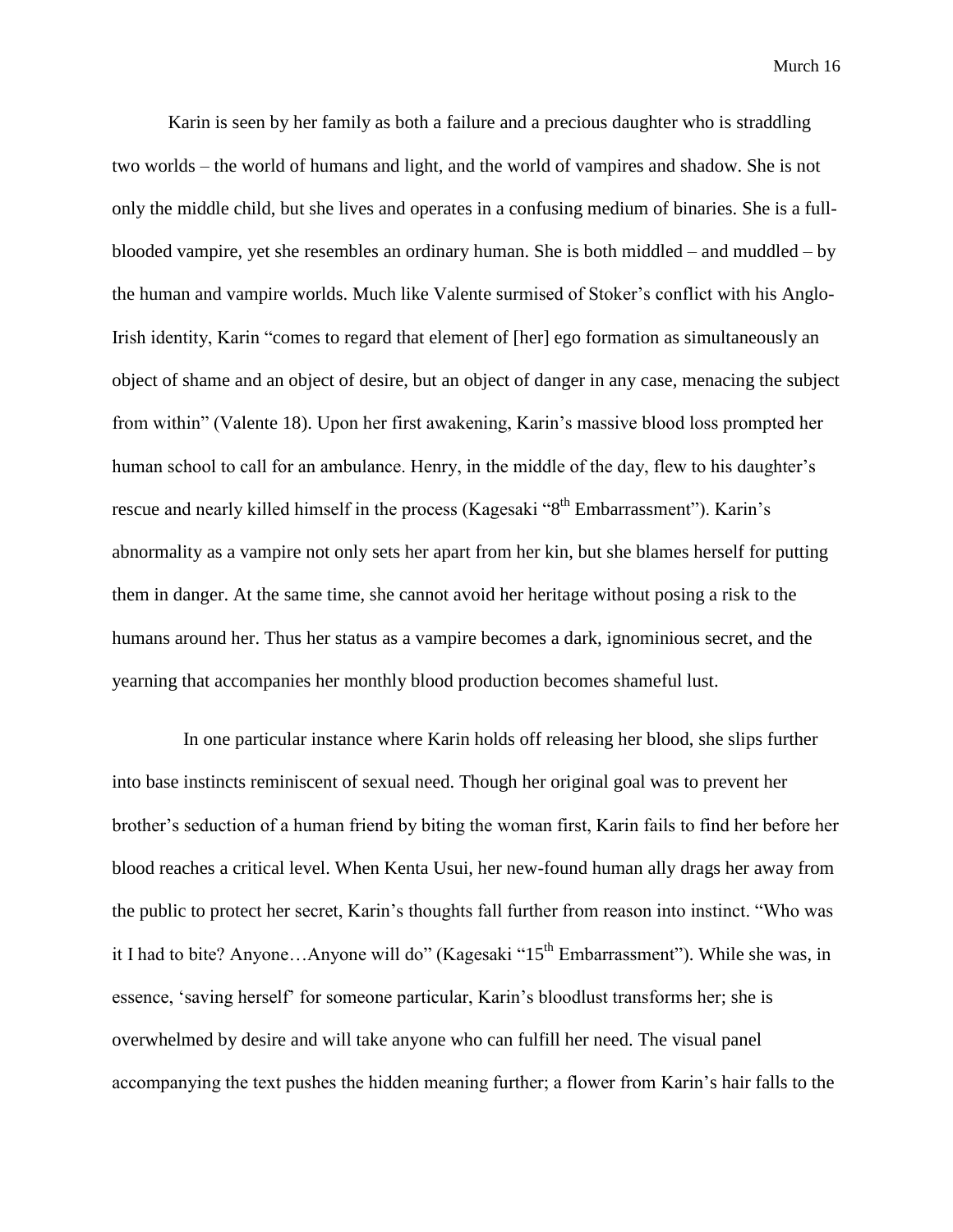ground, not only evoking traditional virginal imagery, but also symbolizing her fall from innocence into sudden promiscuity.

Karin's behavior certainly parallels the animalistic kind noted by Jonathan Harker in *Dracula*. Wordlessly, she pounces upon Kenta and pins him to ground on a deserted roof, snarling and chomping her now-elongated teeth (" $16<sup>th</sup>$  Embarrassment" 39). Like the fair one, her body communicates for her. She is ready, willing, and most of all, *forceful* in her instinctual sexuality here. Kenta cannot push her away, and part of him does not want to. But Karin regains control just before the moment of penetration, prompted by Kenta's pleading that he "didn't [want] it like this." Though he is still drawn to the notion of letting Karin bite him, Kenta expected different circumstances; planned and private circumstances rather than an impulsive tryst on the ground. With Kagesaki's teenaged target audience, the implication here is fairly obvious. Earlier chapters play with the hemo-erotic link between feeding and sexual intercourse; Karin's older brother Ren fully recognizes the similarity between sex and vampiric feeding and uses it to his advantage, often bedding his victims ("2<sup>nd</sup> Embarrassment" 49). Even Anju, barely eleven and not even an adult by vampire standards, has a swarm of innocent suitors at her elementary school. But Karin shows a certain naiveté about such matters. Her weak personal link between self-aware sexuality and vampirism results in Kagesaki turning it into comedic fodder, such as when Kenta mistakes Karin for a teenage prostitute because he saw her mouth against the neck of an older man. Here, however, the connection turns serious: with the vampire bite as a parallel to sex, the rooftop scene becomes a potential "first time" scenario with Kenta as the reluctant virgin.

When Karin finally does bite Kenta, he initiates the intimate exchange. Embarrassed by her prior behavior and fearing she will lose control again, Karin prepares to leave. However,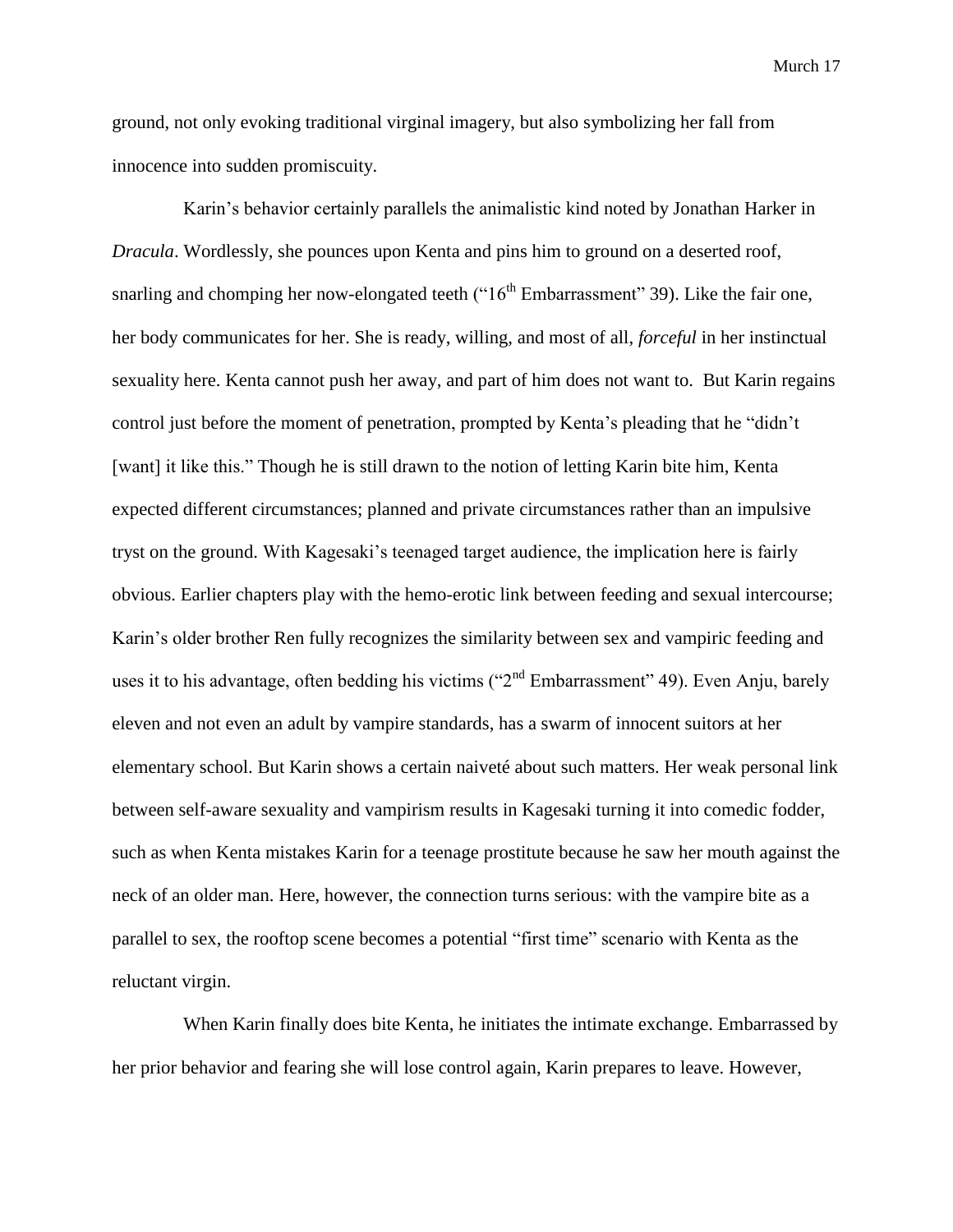Kenta stops with her with a sudden hug, and the firm request that she bite him  $("28<sup>th</sup>]$ Embarrassment" 79). Aside from phonetically-rendered groans and sighs, dialogue is sparse during the exchange, forcing the audience to bear very close witness to the new level of intimacy between the two characters. Though Kagesaki returns to the slapstick comedy shortly after, the hemo-eroticism is still present when Kenta passes out from the bite and collapses on top of Karin, like an exhausted lover post-coitus. When Karin transfers blood to Kenta a second time, they establish a romantic relationship. She confesses her love for him, and surprises him with a real kiss rather than a vampiric one (" $50<sup>th</sup>$  Embarrassment" 12). They share a heated embrace that eventually commences in another blood transfer, confirming their bond.

As Karin progresses in her relationship with Kenta, strengthening her tie to the human world, she remains blissfully unaware of the danger she faces simply for existing. A private investigation conducted by Calera yields disconcerting news for the Marker/Maaka family: "she's what is called the fountain of Psyche, or *Pistis Sophia*. Psyche means soul… the blood that Karin releases is her life itself. To vampires struggling to reproduce, it is like a fountain of life" ("49<sup>th</sup> Embarrassment"). Henry and Calera originally concealed their daughter's unusual condition from the vampire elders because they feared she would be reviled by their own people. The truth is much worse – Karin is not a sudden genetic anomaly, but a rare vampire produced only once every thousand years. Her existence intersects with the declining birth rate of vampires, as there have been no new births in over a decade.

Desperate to insure the survival of their species, the elder vampire families seek out the Psyche. Through the power of her blood, they can restore fertility to the vampires of Japan. Members of the Brownlick vampire family feared the Psyche was "lost" – for generations it was their duty to guard the Psyche and guarantee its bloodline for future generations, until they were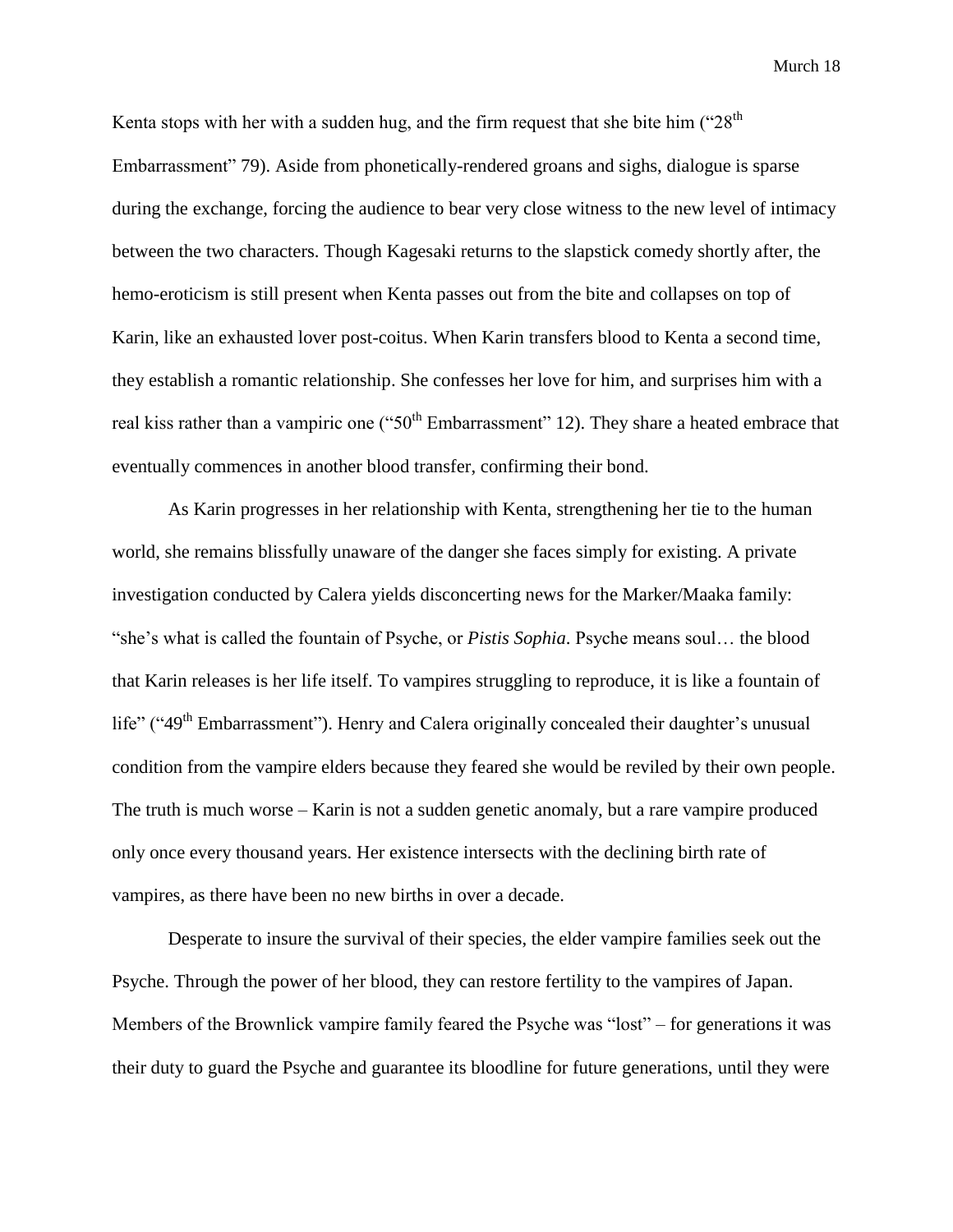betrayed by one of their own who helped her escape. It is these possessive vampires who kidnap Karin. Although they first praise her like a goddess and call her a savior, it is evident they see her as a prize. One of her kidnappers matter-of-factly states "a psyche should feel blessed for giving *its* life" ("51<sup>st</sup> Embarrassment" 12, emphasis mine). They relegate Karin to an object, like an inheritance long overdue. Bridget Brownlick even begins bragging that she has the right to the first taste of blood, a frightening echo back to Jonathan Harker's encounter with the fair bride of Dracula. Like him, Karin is held captive by need-driven wives, although instead of a carnal, polyamorous triad she is at the mercy of the couples who comprise the Brownlick family, led by the eager Bridget.

Like Calera and Elda Marker, Bridget exercises a matriarchal power over the Brownlicks. She is, in their hierarchy, "first": as the last of the direct family bloodline, she has primary claim to Psyche. The rest of the family yields to her authority, fearing the temper that lurks beneath her angelic face. When one of the women questions if they ought to pity Karin, Bridget is quick in her response:

> BRIDGET: Not a bit. It sounds to me like you don't want Psyche's blood. UNNAMED WIFE: D-Don't say something like that! I really want to have a child with Robert! BRIDGET: Then stop your complaining. You're only here because you have a

blood relation to the family…Because the Psyche can only give so much blood, naturally we should be the ones to obtain it before anyone else.  $("55<sup>th</sup>]$ Embarrassment" 30)

Blood is life, and the life that these female vampires desire is another level of power. Fertility, the ability to make life – that is where true power lies. Without it, their power wanes. Each time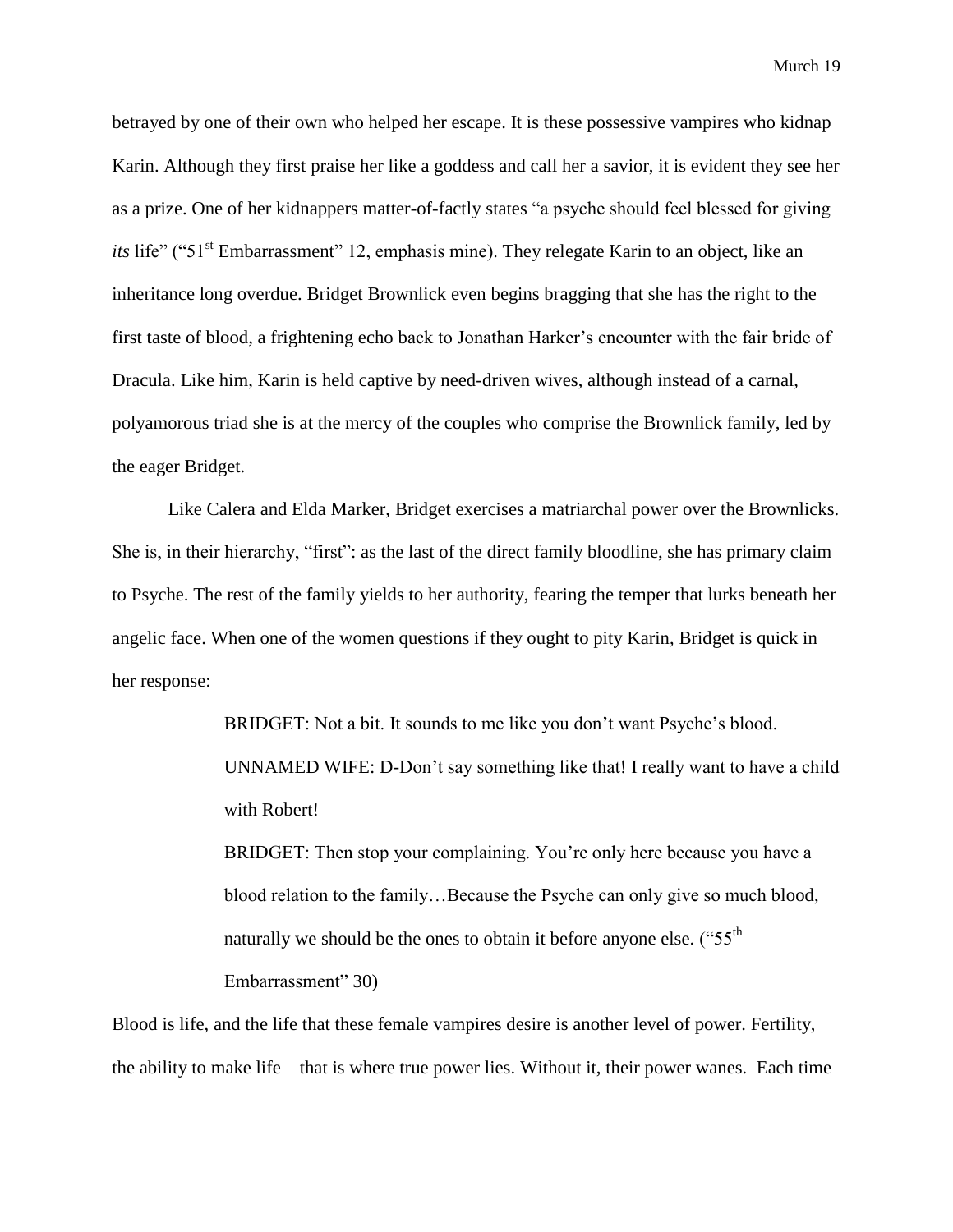the Psyche is reborn, the Brownlick family insures the continuation of the life-giving blood by forcing the Psyche to reproduce with a male of their line. After which, they drain their savior dry. They maintain their matriarchal legacy, as well as the fail-safe should fertility decline again.

 Meanwhile, Kenta begins to question his sanity when he begins seeing Karin everywhere. While passed out, he encounters a dream version of Karin who claims to "know all about [him]" because she "is inside" Kenta now ("29th Embarrassment" 87). The sexual innuendo of her statement embarrasses him, and he cannot bring up the contents of his dream to the real Karin. Upon a second encounter, it is clear that this doppelganger of Karin is only her physical double, as Kenta perceives a distinctly different personality beneath whatever wears Karin's face. It's not the first time Kenta meets a doppelganger – Elda Marker bears a striking resemblance to her granddaughter, except for hair length and bust size (" $19<sup>th</sup>$  Embarrassment" 28), and Yuriya Tachibana is a half-breed vampire who walks in the sun like Karin ("38<sup>th</sup> Embarrassment" 25). But this so-called ghost is something new, a being that only he can see who calls herself Sophia.

Sophia is the soul, or Psyche, in Karin's bloodline. She has lived thousands of years, constantly reborn through the machinations of the Brownlick family. In his article on the Uncanny, Freud referred to Otto Rank's words on the doppelganger: "the 'double was originally an insurance against destruction to the ego, and 'energetic denial of the power of death'. . . [P]robably the immortal soul was the first double of the body" (9). Sophia is the immortal soul of the first Psyche, a double that has been passed down through blood. She passes into Kenta as a result of his passionate bite-kisses with Karin, which ultimately frees her from her repetitive curse. In return, she guides Kenta and the Markers to where they rescue Karin.

Christian Gnostic texts talk of a Pistis Sophia, a maternal divinity who, separated from her heavenly kin, falls into chaos. As Raul Branco explains: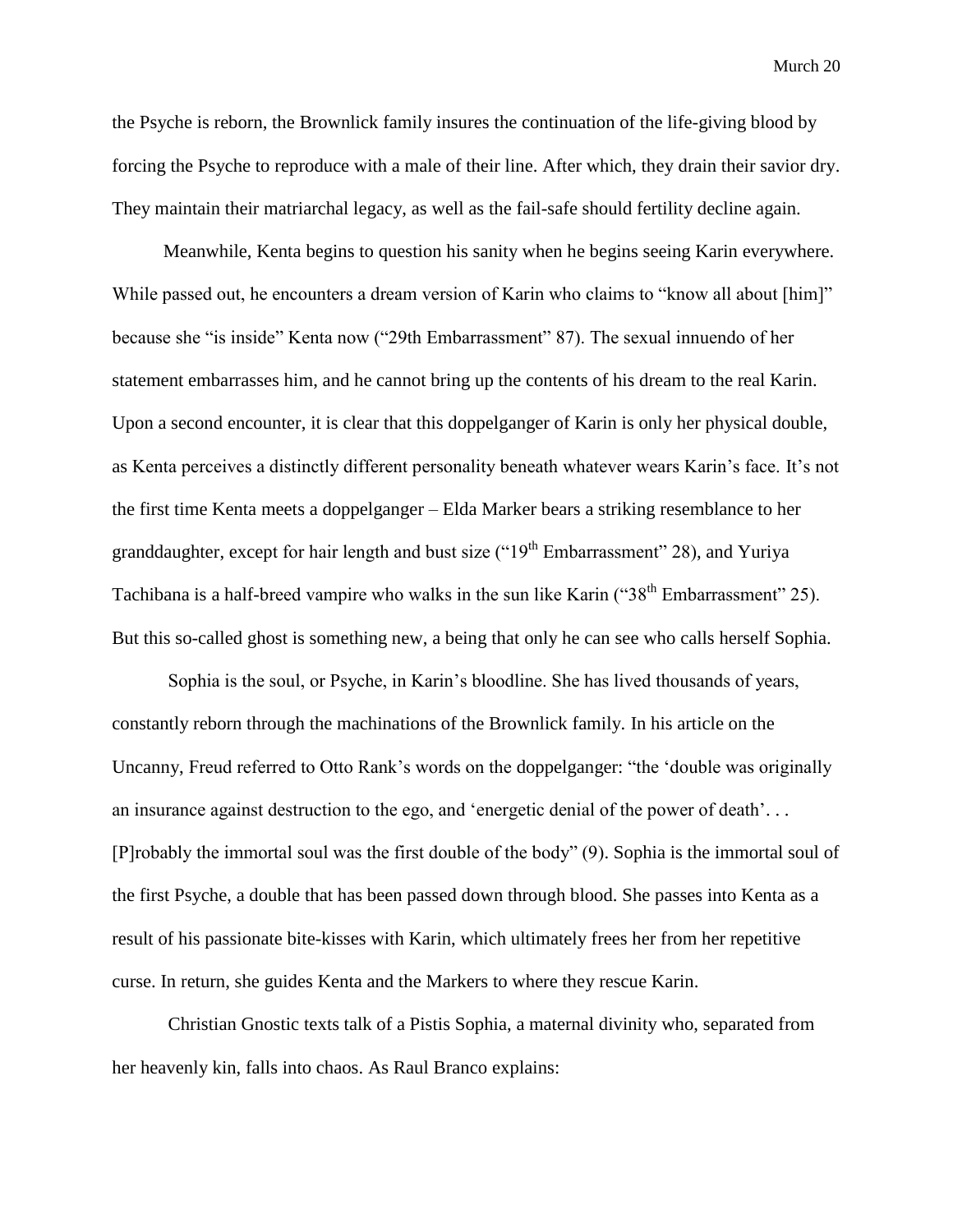Her name is a key to her role: *Pistis* is the Greek word for "faith." Not blind faith, but faith arising from total conviction of inner knowledge. *Sophia* is Greek for "wisdom." Thus her compound name indicates the fundamental principle (faith in the Light) that enables her to undertake her mission, namely, the development of wisdom in both worlds. (144)

Pistis Sophia then, like Karin, struggles to reconcile a world of darkness and a world of light. Kagesaki avoids the common trope of Christianity and vampires over the fourteen volume series, thus this one religious reference stands out. The Gnostic Sophia is beset upon by "evil and dark villains" (145) who try to steal her light, just like Kagesaki's Sophia endures thousands of years of imprisonment and rape so that vampires can continue to reproduce. "Something different (a woman) is needed to guarantee the reproduction of the same" (McClintock 29). The feminine other known as Psyche operates, like Mina Harker, as what Valente calls a "transformative agent" (125). Her blood transforms the dying vampire race into a thriving species, making Karin the heir to a legacy of motherhood twisted by the Brownrick family for their own selfish desires. Her captors expect her to be passive and docile, a willing sacrifice to their cause. But Karin shocks them by fighting back, refusing to cooperate. Her liminality allows her to break beyond the fate presented to her. Her assertion is reclamation of her identity – not as Psyche, not as a "loser vampire", but simply as Karin.

### **CONCLUSION**

Though the Marker/Maaka family operates under the Stoker tradition of "blood is the life" and feeds upon humans to survive, Karin does not. Her condition involves a monthly cycle of blood surges, ultimately leading to an excess of blood which she must transfer to a target. If blood is the life, then Karin is bursting with life each month. While Seras Victoria fears losing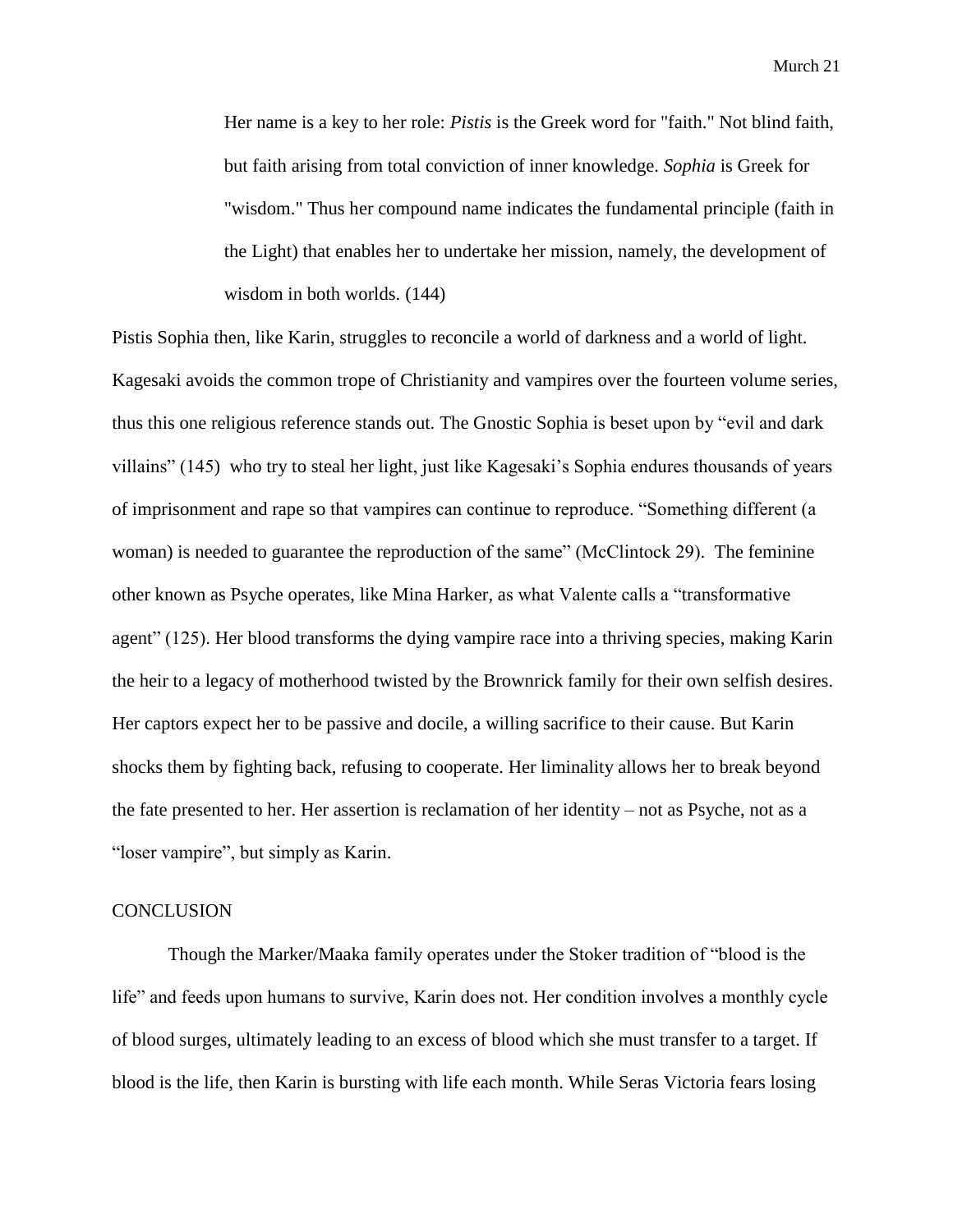something of herself by consuming blood, Karin is fearful because with each bite she is *giving away* part of herself. It would be easy to mistake her anxieties over blood transference as an analogy for the social anxiety related to sex and virginity loss. Instead, it is more often Kenta Usui, her love interest, who displays those worries. Karin's anxieties are wrapped up in her double otherness – separated from the human world because she is a vampire, and different in the vampire world because she produces blood rather than takes it. She faces various doubles of herself – her grandmother Elda, signifying old modes of thinking and the vampire she 'ought' to have been; Yuriya Tachibana, the half-vampire who not only reflects a lonely life divided between worlds, but also betrays Karin's secret to those who would consume her; and lastly, the Psyche or Sophia herself, a long-oppressed female spirit in Karin's bloodline who haunted Kenta by adopting his girlfriend's image. While each doppelganger presents *a* fate for Karin, she is not bound to any of them. Unlike Seras Victoria, who eventually must consume blood and lose part of herself to gain something new, Karin defies all expectation when she asserts herself, not as a vampire or a human, but as a *person* with an identity.

While Kouta Hirano's *Hellsing* series puts women in powerful roles, it does not offer any achievement of femininity, as *Chibi Vampire* does. Rather *Hellsing* functions as a stepping stone between the reasserting patriarchy of *Dracula* and the increasingly feminist matriarchy of *Chibi Vampire*. Vamped women like Lucy and the brides of Dracula illustrate the anxiety over unconventional women through overly masculine and sexual behavior. They are unnatural, they are Other. It is no wonder that the most violent deaths are reserved for Lucy and the brides of Dracula. Seras Victoria follows Integra Van Hellsing's example, sacrificing traditional femininity for the power that the masculine offers. But Karin ultimately rejects such oppositions; the navigation of her unusual vampirism leads her to the conclusion that power lies neither in the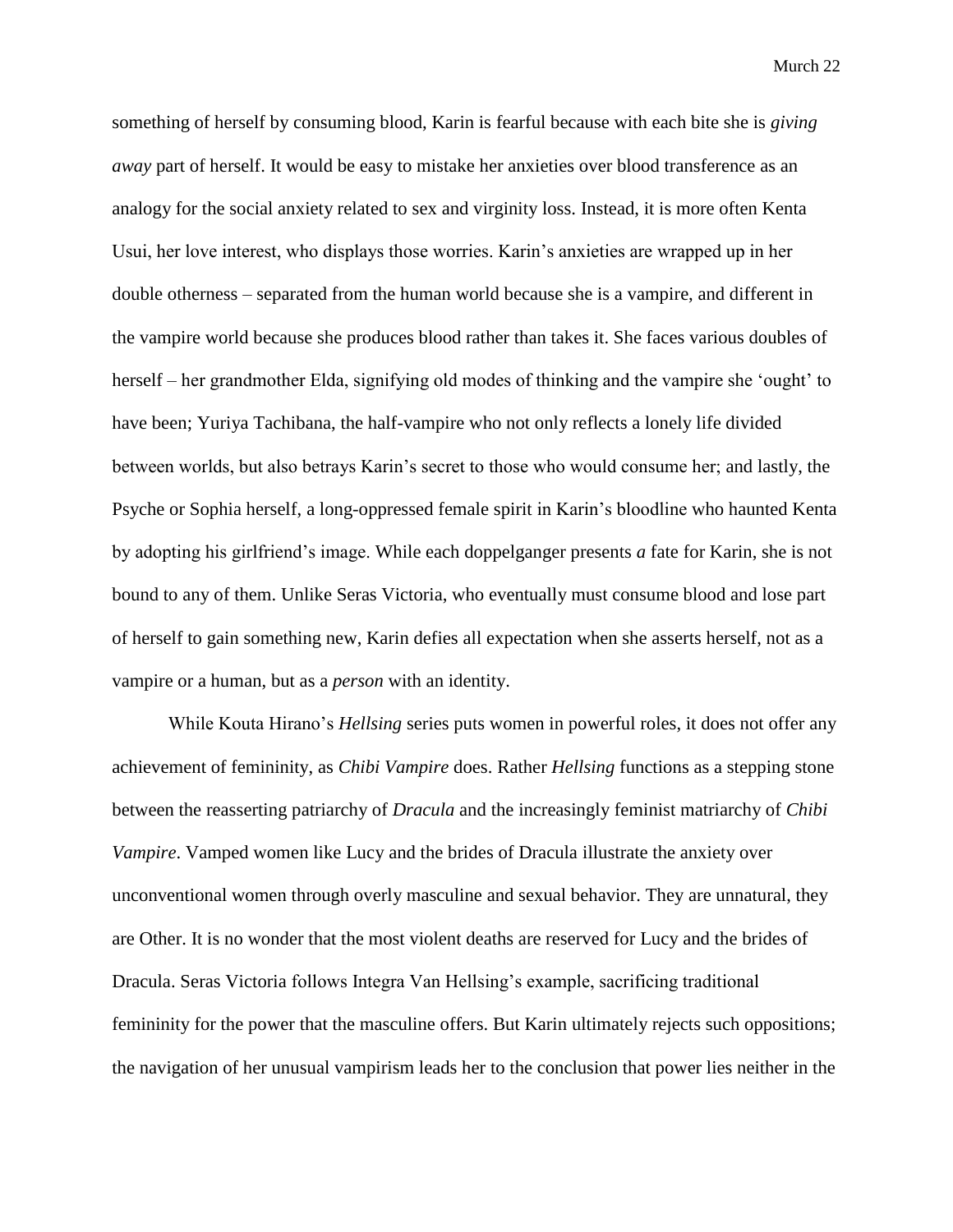masculine or the feminine – it lies in the *choice*. Her hybridity enables her to achieve, like Mina Harker does temporarily, a status beyond the usual gendered categories.

The female vampire figure is often perceived as uncanny simply because she is a vampire, resembling her human self while being distinctly otherwise. This is a true and incomplete observation. Vampires certainly fall into the realm of the *unheimlich*, but the female vampire has another layer of uncanniness. The precedent set by *Dracula* reflects the perceived threat of unfeminine women at the time Stoker was writing. *Chibi Vampire*, however, suggests that incorporating the masculine and feminine, as signified by the respective vampire and human worlds not only allows hybridity, but that such transgression of categories may in fact be natural. While Seras Victoria and Mina Murray-Harker were converted to hybrid states, Karin's is an extension of her genetics. In this sense, the female vampire may be on her way to becoming her own doppelganger - from masculinized to gender-ambivalent, from *unheimlich* to *heimlich*.

### Works Consulted

Armstrong, Nancy. "Introduction: The Politics of Domesticating Culture, Then and Now." 1987. *The Novel: An Anthology of Criticism and Theory 1900-2000*. Ed. Dorothy J.Hale. Blackwell Publishing, 2006. Print.

Bhaba, Homi K. "Cultural Diversity and Cultural Differences." *The Post-Colonial Studies Reader*. Ed. Bill Ashcroft, Gareth Griffiths and Helen Tiffin. New York: Routledge, 2004. 206-09. Print.

 --- *The Location of Culture*. 1994. New York: Routledge, 2005. Print. Blank, Hanne. *Virgin: The Untouched History*. New York: Bloomsbury USA, 2007. Print.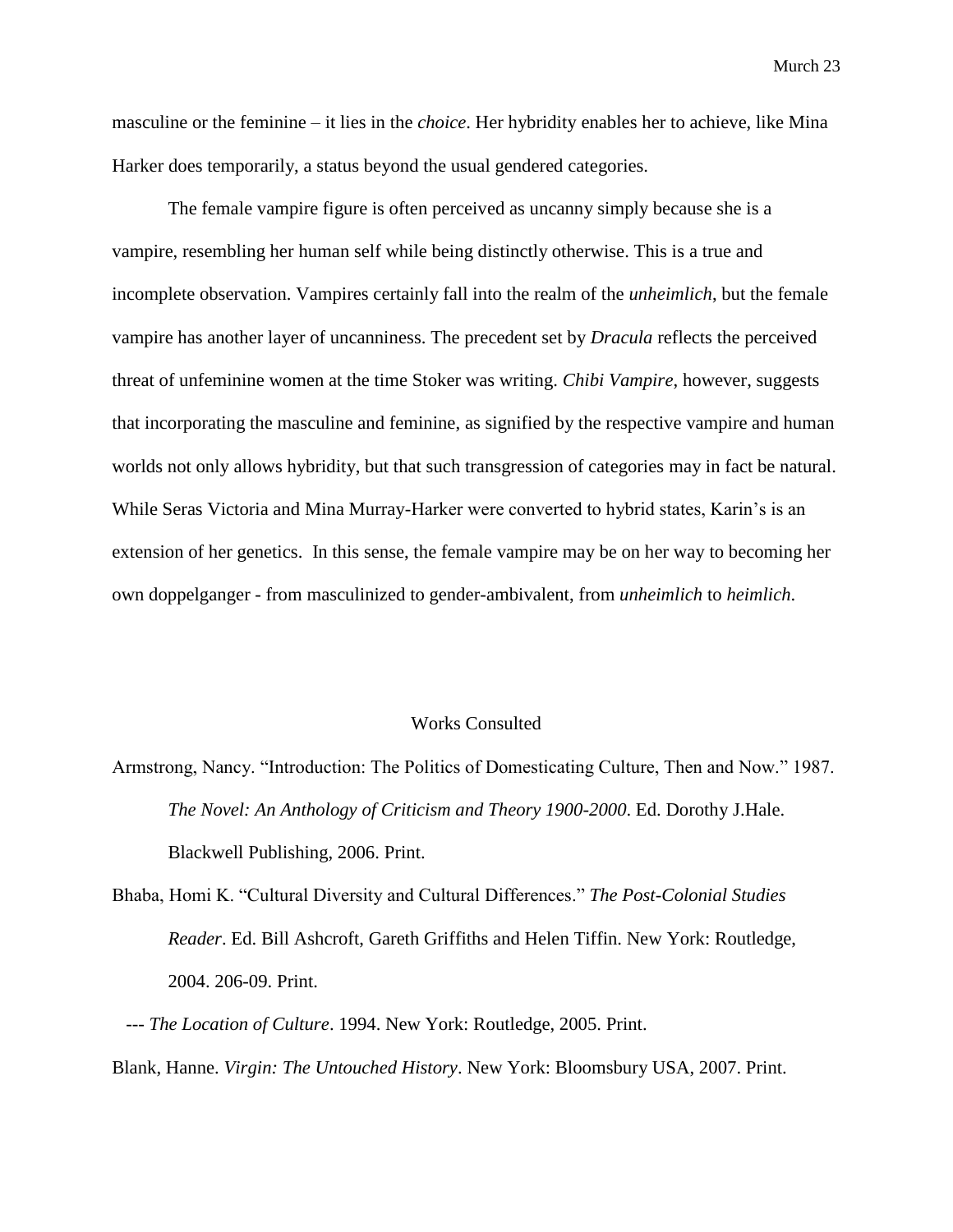Branco, Raul. "The *Pistis Sophia*: An Introduction." *Quest* 99.4 (2011): 144-151. Web. 28 Apr 2013. http://www.theosophical.org/publications/quest-magazine/2395

Byron, Glennis. "Dracula: Introduction." *Dracula*. Toronto: Broadview, 2000. 9-25. Print.

- Fanon, Frantz. "National Culture." *The Post-Colonial Studies Reader*. Ed. Bill Ashcroft, Gareth Griffiths and Helen Tiffin. New York: Routledge, 2004. 153-56. Print.
- Freud, Sigmund. "Das Unheimliche. (The Uncanny)." 1919. Ed. James Strachey. Trans. Alix Strachey. *The Standard Edition of the Complete Psychological Works of Sigmund Freud, Volume XVII (1917-1919): An Infantile Neurosis and Other Works*. London: Hogarth Press, 1966. 217-56. PDF File.
- Gagnier, Regina. *Individualism, Decadence, Globalization: On the Relationship of the Part to the Whole.* New York: Palgrave Macmillan, 2010. Print.
- --- *Subjectivities: A History of Self-Representation in Britain, 1832-1920*. New York, Oxford University Press Inc., 1991. Print.
- Hirano, Kouta. *Hellsing*. Ed. Tim Ervan and Fred Lui. 10 vols. Milwaukee: Dark Horse Comics and Digital Manga Publishing, 2003-2010. Print.
- Kagesaki, Yuna. *Chibi Vampire*. Trans. Alexis Kirsch. 14 vols. Los Angeles: Tokyopop, Inc., 2006-2010. Print.
- Lacan, Jacques. "The Mirror Stage as Formative of the I in Psychoanalytic Experience." 1949. *Function Modern Literary Theory: A Reader.* 3<sup>rd</sup> ed. London: St. Martin's Press, Inc., 1996. 126-131. Print.

Lev, Leora. "Re: Chibi Vampire." Message to the author. 9 Oct. 2008. E-mail.

Lombroso Caesar and William Ferrero. *The Female Offender*. New York: D. Appleton and Company, 1895. Digital File.

Mead, G.R.S. "Simon Magus: An Essay on the Founder of Simonianism Based on Ancient